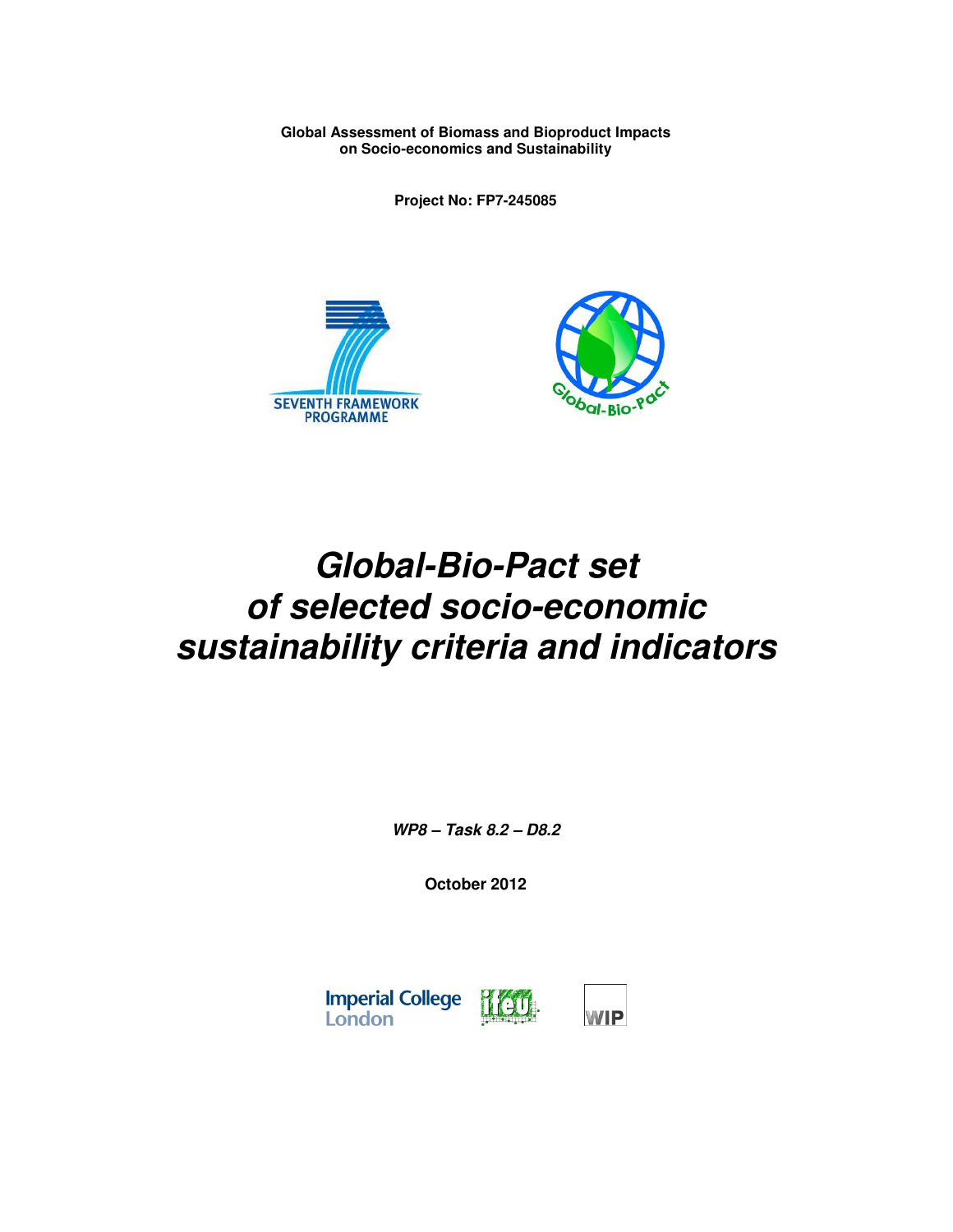Authors: Rocio A Diaz-Chavez, Imperial College London, United Kingdom Nils Rettenmaier, ifeu – Institut für Energie- und Umweltforschung Heidelberg GmbH, Germany Dominik Rutz, WIP Renewable Energies, Germany Rainer Janssen, WIP Renewable Energies, Germany

#### In collaboration with::

Anni Anni Vuohelainen and Isaac Abban-Mensah from Proforest and the Global-Bio-Pact consortium.

- Editor: Rocio A Diaz-Chavez Imperial College London Centre for Environmental Policy
- Contact: Rocio Diaz-Chavez Imperial College London Centre for Environmental Policy E-mail: r.diaz-chavez@imperial.ac.uk, Tel: +44 20 75949338 14 Princess Gate South Kensington London SW7 1NA London, UK

The Global-Bio-Pact project (Global Assessment of Biomass and Bioproduct Impacts on Socio-economics and Sustainability) is supported by the European Commission in the 7th Framework Programme for Research and Technological Development (2007-2013). The sole responsibility for the content of this report lies with the authors. It does not represent the opinion of the Community. The European Commission is not responsible for any use that may be made of the information contained therein. The Global-Bio-Pact project duration is February 2010 to January 2013 (Contract Number: 245085).



Global-Bio-Pact website: www.globalbiopact.eu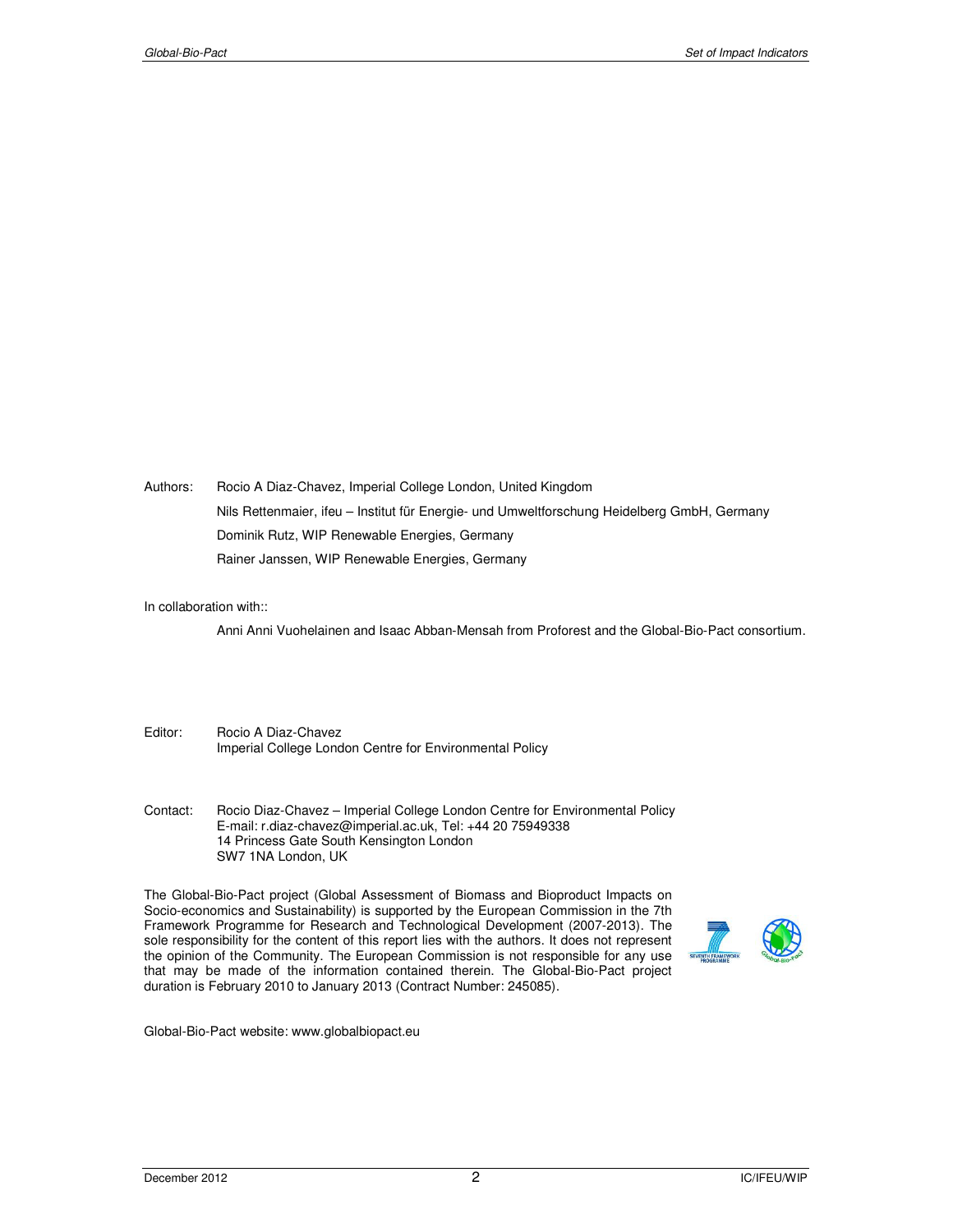# **Contents**

| 5                                                                                                                                                                                                                                                                       |
|-------------------------------------------------------------------------------------------------------------------------------------------------------------------------------------------------------------------------------------------------------------------------|
| 6                                                                                                                                                                                                                                                                       |
| 7                                                                                                                                                                                                                                                                       |
| 8                                                                                                                                                                                                                                                                       |
| 10                                                                                                                                                                                                                                                                      |
| 10                                                                                                                                                                                                                                                                      |
| 12                                                                                                                                                                                                                                                                      |
|                                                                                                                                                                                                                                                                         |
| 14                                                                                                                                                                                                                                                                      |
| 16                                                                                                                                                                                                                                                                      |
| 16                                                                                                                                                                                                                                                                      |
| 16                                                                                                                                                                                                                                                                      |
|                                                                                                                                                                                                                                                                         |
| 23                                                                                                                                                                                                                                                                      |
| 24                                                                                                                                                                                                                                                                      |
| Indicators and Sustainable Development [1944] [1945] [1945] [1946] [1946] [1946] [1946] [1946] [1946] [1946] [<br>Methodology for the development of the indicators set ________ 12<br>Selection of principles, criteria and indicators _______________________________ |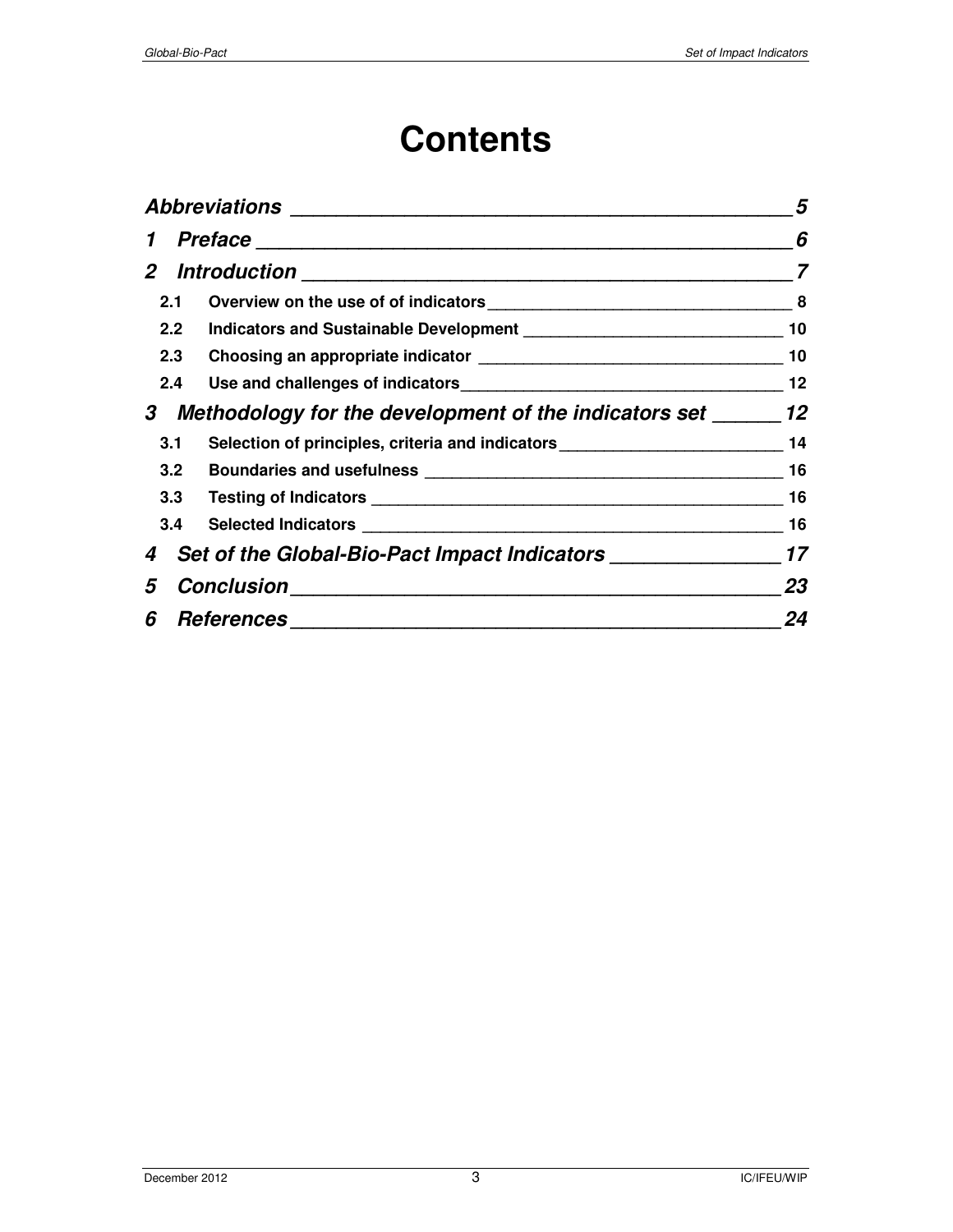## **List of Tables**

| Table 2: | Synthesis of factors to consider when selecting indicators. Source: Diaz-Chavez,  |
|----------|-----------------------------------------------------------------------------------|
| Table 3: |                                                                                   |
|          | Table 4: Global-Bio-Pact set of impact indicators: 1 Basic information18          |
|          | Table 5: Global-Bio-Pact set of impact indicators: 2 Socio-economic indicators 18 |
|          | Table 6: Global-Bio-Pact set of impact indicators: 3 Environmental indicators21   |

# **List of Figures**

| Figure 1: General methodology in the Global-Bio-Pact followed for the selection of |
|------------------------------------------------------------------------------------|
| Figure 2 Steps followed for the selection of the criteria and indicators 15        |
| Figure 3 Global-Bio-Pact workshop at Imperial College London, London 201215        |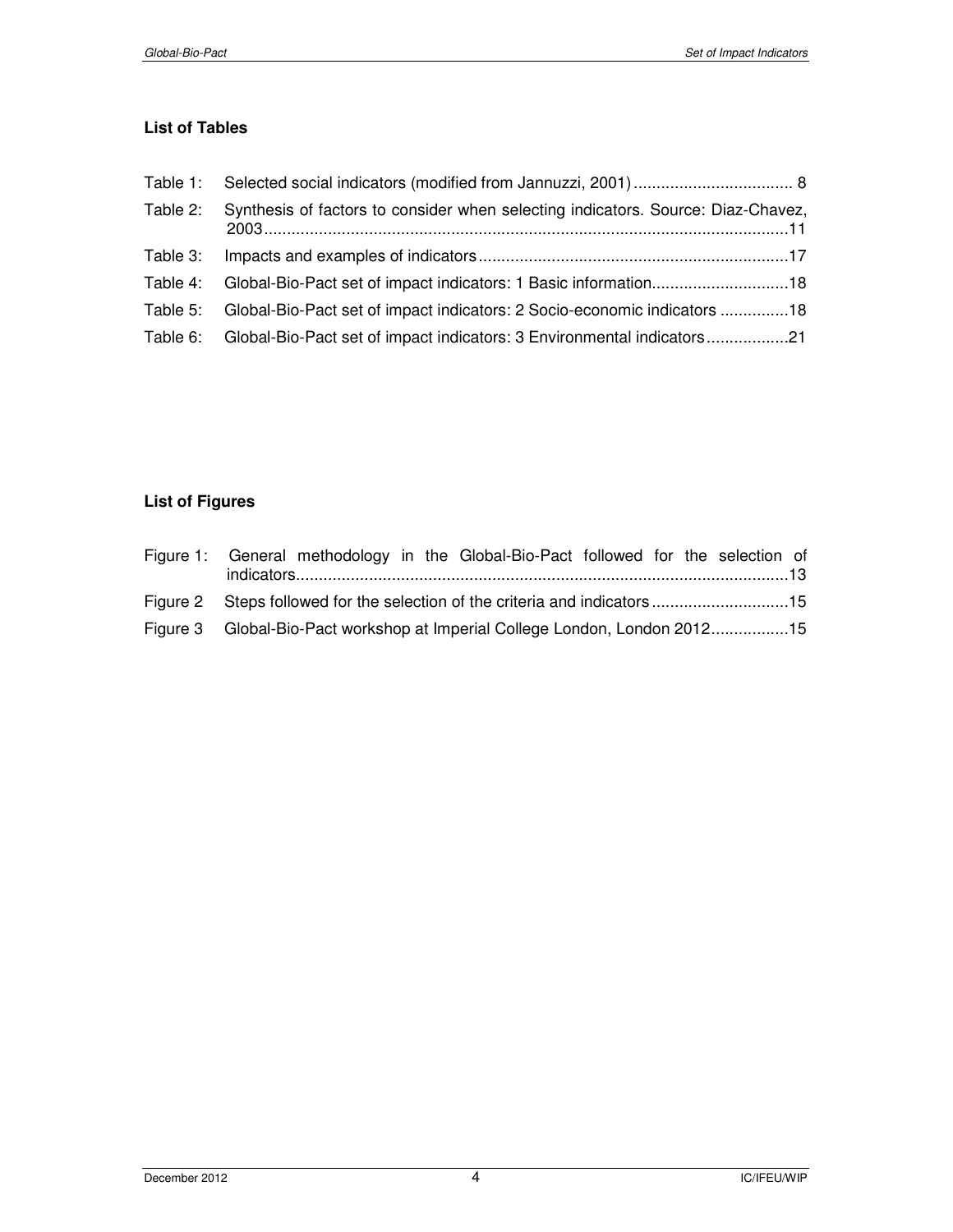# **Abbreviations**

| C           | Community                                              |
|-------------|--------------------------------------------------------|
| EAP         | <b>Economically Active Population</b>                  |
| <b>GBEP</b> | Global Bioenergy Partnership                           |
| <b>GDP</b>  | Gross domestic product                                 |
| GHG         | Greenhouse gases                                       |
| G           | Government                                             |
| N           | Non-Governmental Organisation                          |
| OECD        | Organisation for Economic Co-Operation and Development |
| OSH         | Occupational Safety & Health                           |
| P           | Processing company or plantation                       |
| Sis         | Sustainability Indicators                              |
| UN          | <b>United Nations</b>                                  |
| w           | Worker                                                 |
| WTO         | <b>World Tourism Organisation</b>                      |
|             |                                                        |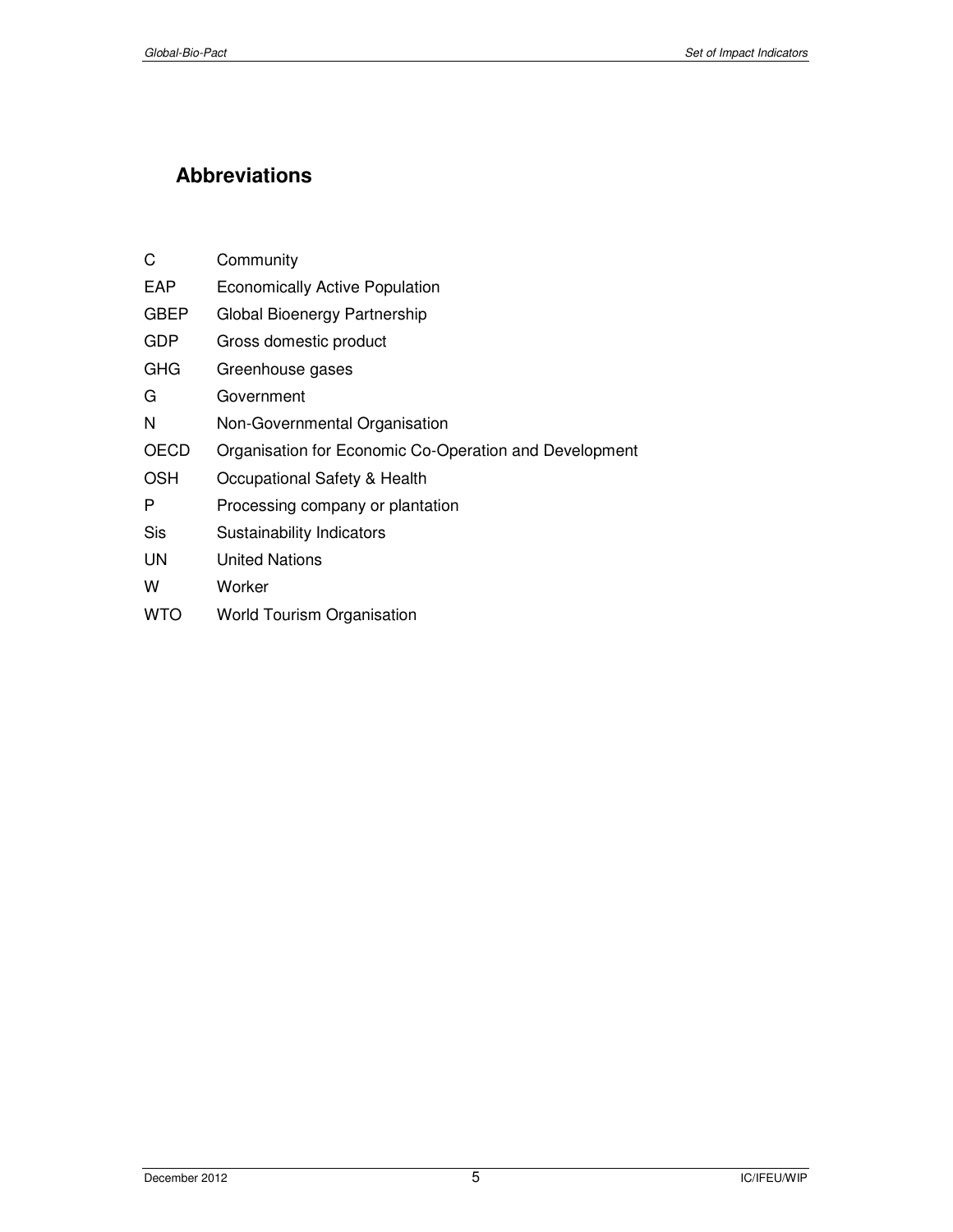# **1 Preface**

Many efforts for the development of sustainability schemes dedicated or related to bioenergy crops have focused on environmental impacts, such as deforestation, biodiversity loss, water availability and quality, soils, and greenhouse gas (GHG) emissions. However, it is known that the increased use of biomass for biofuels and bioproducts may produce conflicts as well as synergies between socio-economic and environmental impacts, especially in developing countries. Some standards in the agro-forestry commodity sector do include social and economic considerations, although the majority are not bioenergy focused.

The main objective of the EU funded Global-Bio-Pact project is to develop and harmonise global sustainability certification systems for biomass production, conversion systems and trade. To achieve this, the project assesses existing sustainability initiatives as well as those being developed, along with certification schemes that focus on social and economic criteria.

This report presents a "Global-Bio-Pact set of selected socioeconomic sustainability criteria and indicators" synthesized and used for the consideration of inclusion into a European/International certification scheme. This set was produced using the socioeconomic sustainability criteria and indicators of previous tasks of the Global-Bio-Pact project. Input was gained from the Global-bio-Pact case studies as well as from dedicated reports on the link between socio-economic and environmental impacts and on existing socio-economic principles, criteria and indicators. All reports are available at the Global-Bio-Pact website.

This set includes criteria and indicators for both, biomass production and conversion chains in order to cover the whole biomass/biofuel/bioproduct life cycle. It shows opportunities and limitations of the inclusion of socio-economic criteria in a European/International certification scheme, especially with respect to some opportunities for small and large companies and with respect to international trade.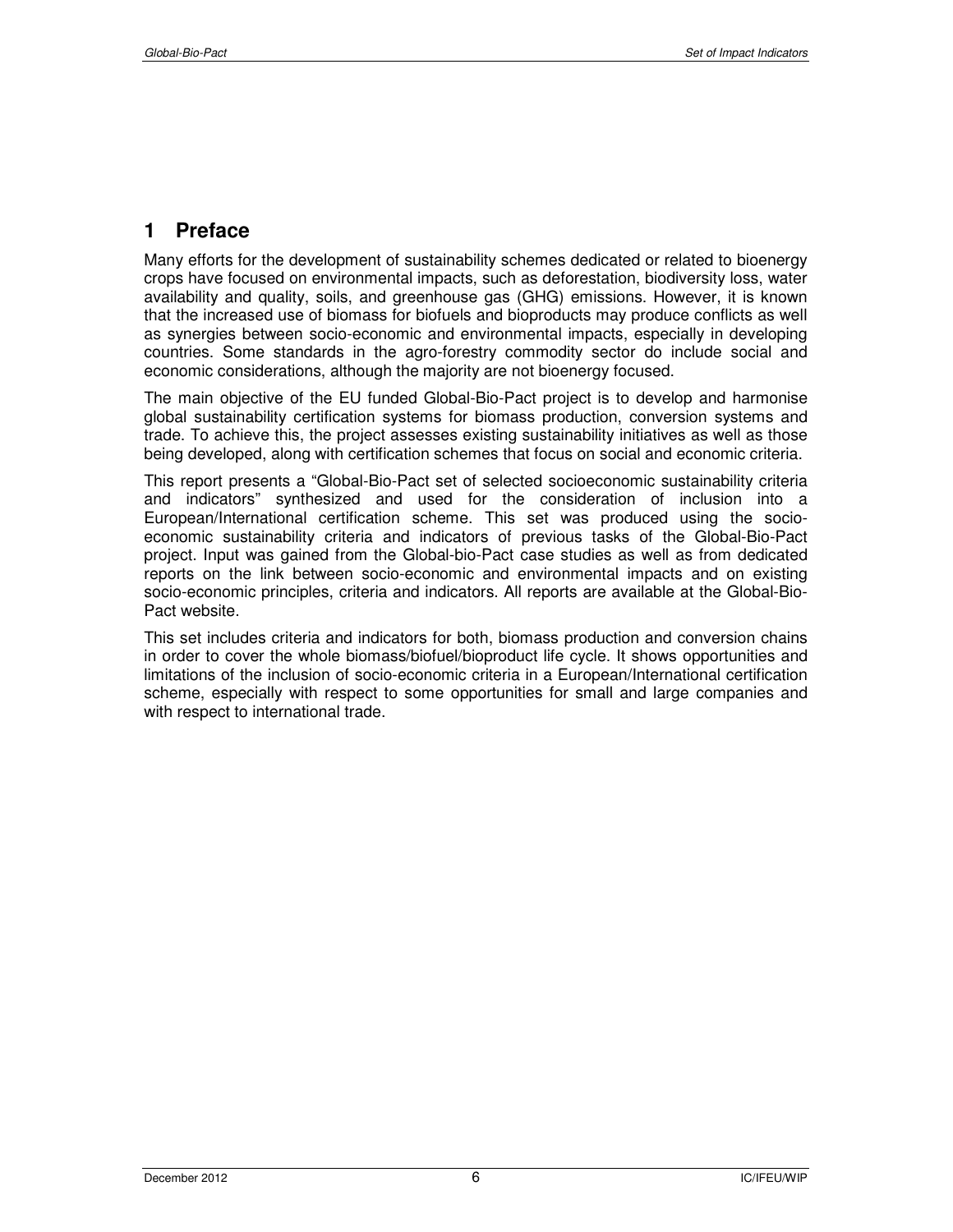# **2 Introduction**

Despite extensive work in the last twenty years on selecting indicators, there is no international consensus on the concepts, theory and methodology for the use and application of indicators. Most experiences have a national or regional focus. Nevertheless, international agreements, such as the Rio Summit, have lead to a generalisation of the use of sustainability indicators, on economic, social and environmental issues (Diaz-Chavez, 2003).

Since the Rio Summit (1992), many initiatives have been undertaken to promote sustainable development and to measure progress towards it. Indicators are useful tools to gain insight into the progress towards achieving sustainable development. Chapter 40 of Agenda 21, for instance, calls for the development of indicators for sustainable development. In particular, it requests that countries at the national level, and international governmental and nongovernmental organizations at the international level develop indicators (UN, 1992). Since then, several meetings have been convened to discuss indicators, such as the meeting in 1994, when the Organisation for Economic Cooperation and Development (OECD) published the "Core Set" of environmental Indicators. In that same year, the World Bank organized a workshop to establish a framework for sustainable development indicators (Diaz-Chavez, 2003).

Indicators have since gained greater importance and have been used for a wide range of purposes (Siniscalo, 2000). They can be used in monitoring to examine trends, that is, in helping to determine rises and falls of a particular condition; they are also useful in identifying challenges, which may require additional resources. However, it is important to remember that indicators and indices1 are only useful, regardless of how carefully chosen, in describing or helping to describe a situation. They do not explain why that situation exists

Indicators and indices are useful for monitoring and examining trends, and changes in a particular process. International and national institutions (e.g. GBEP, 2011; OECD, 2000a, b; UN, 2007) have been using indicators to assess the regional and national performance and development on a number of dimensions, such as income, education, health and welfare (Diaz-Chavez, 2006).

Sustainability indicators can be useful in showing the interconnections between changes in the economy, the environment and society. Their primary function lies in simplification: indicators are a compromise between scientific accuracy and the demand for concise information. Undoubtedly, the applicability of indicators at the local level and under particular conditions is crucial in helping both the public and decision-makers identify and solve problems that hinder the achievement of sustainable development (Diaz-Chavez, 2003).

Most of the attention paid to indicators has focused on environmental issues, as it is the case of environmental indicators, which have been used for ecological purposes for quite some time (e.g. water quality indicators). Less attention has been paid to social and economic indicators (Diaz-Chavez, 2006).

With the growing interest on biomass and co-products for biofuels and bioenergy, the need for standards, as regards sustainability concerns, has become more evident. This means that it needs to be ensured that any particular production system is environmentally, socially and economically sustainable. It should furthermore contribute to the reduction of greenhouse gases (GHG), not create negative impacts (environmental and socio-economic); and contribute to positive social impacts.

In the discussion on sustainability indicators, important terms are often used interchangeably, although there is often conflation. In this report, the following definitions are used.

December 2012 7 IC/IFEU/WIP

-

 $1$  an index or an aggregated indicator combines values which are expressed as a single value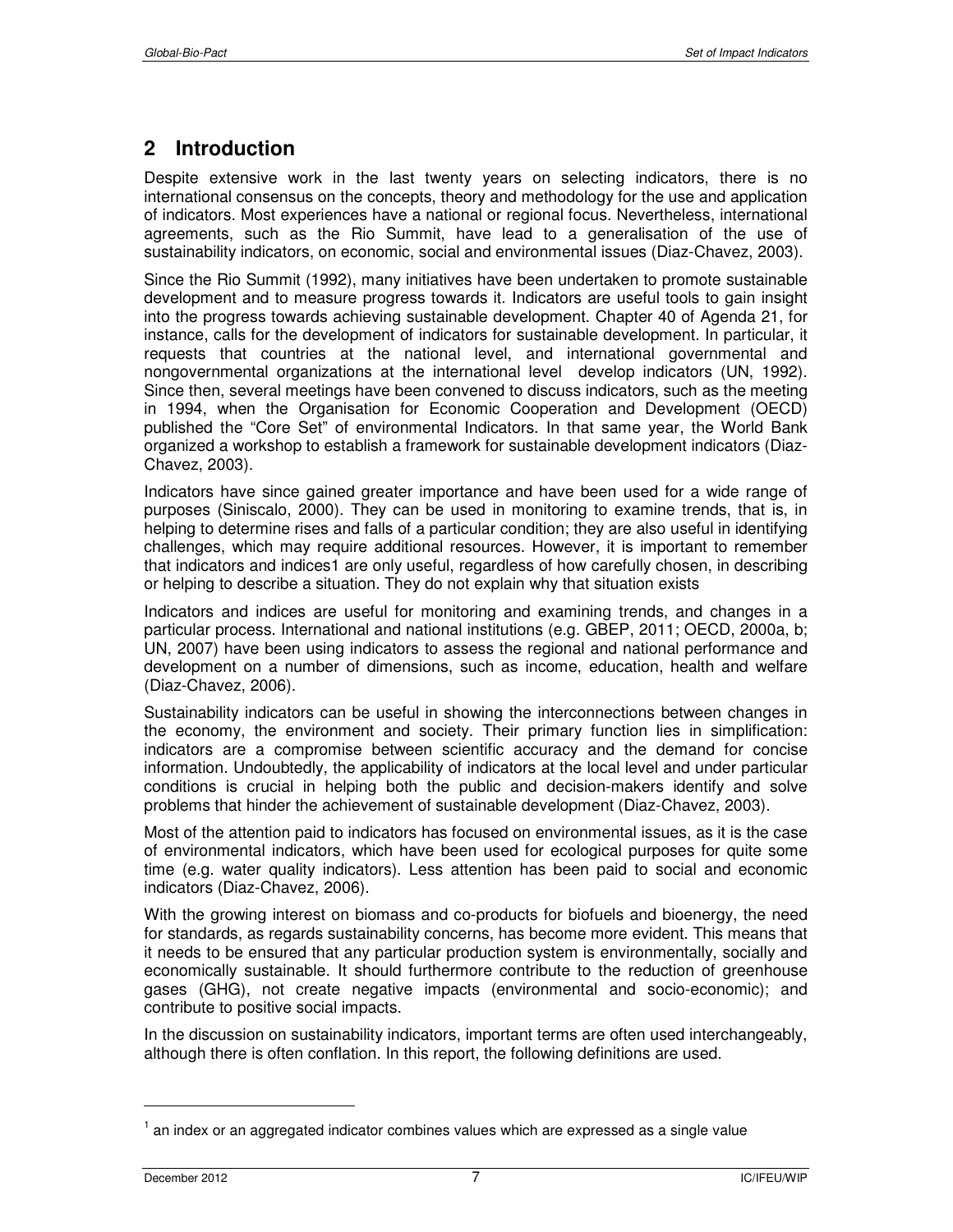- A '**standard'** refers to a set of principles and criteria to be used consistently as rules, guidelines, or definitions of characteristics to ensure that materials, products, processes and services meet their purpose. The 'standard' will also define indicators and methods that are used to measure compliance with principles and criteria.
- '**Principles'** are defined as 'general tenets of sustainable production'
- '**Criteria'** are 'Conditions to be met to achieve these tenets' and which help to define the indicators to be answered.
- '**Indicators'** are the individual questions that show how a farm, producer or company could prove that a particular criterion is met. (Woods and Diaz-Chavez, 2008).
- An '**Index'** is a composite indicator is formed when individual indicators are compiles into a single index, on the basis of an underlying model of the multi-dimensional concept that is being measured (OECD, 2012)2

The main purpose of this report is to present the selected set of Global-Bio-Pact indicators to measure socio-economic impacts of bioenergy and bioproduct projects.

# **2.1 Overview on the use of of indicators**

Social impacts tend to be more difficult to monitor and quantify as they require more in-depth studies, normally household surveys, which are time consuming and expensive. Therefore, the implementation of standards might provide an effective link between organisations that are already monitoring impacts and certifying activities. Nevertheless, a key difficulty is that the monitoring refers more to compliance than to the actual impacts.

A further issue is the need to consider the interactions between the environmental and socioeconomic indicators when examining impacts (for instance, the link between the use of water for the feedstock production and the use of water by the community). Further examples about this issue can be found in the Global-Bio-Pact "Report on show cases and linkage of environmental impacts to socio-economic impacts" (D5.3).

International and national institutions have been using indicators to assess the regional and national performance and development: income, education, health and welfare. Table 1 provides some examples of socio-economic indicators.

| <b>Theme</b>           | <b>Indicator</b>                |
|------------------------|---------------------------------|
| Demographic and health | Born rate                       |
|                        | Demographic increase rate       |
|                        | Child mortality rate            |
|                        | Life expectancy at birth        |
|                        | Rate of death per causes        |
|                        | Morbidity and health attendance |
|                        | Under nutrition                 |
|                        | <b>Malnutrition rate</b>        |

#### **Table 1: Selected social indicators (modified from Jannuzzi, 2001)**

-

<sup>&</sup>lt;sup>2</sup> http://stats.oecd.org/glossary/detail.asp?ID=6278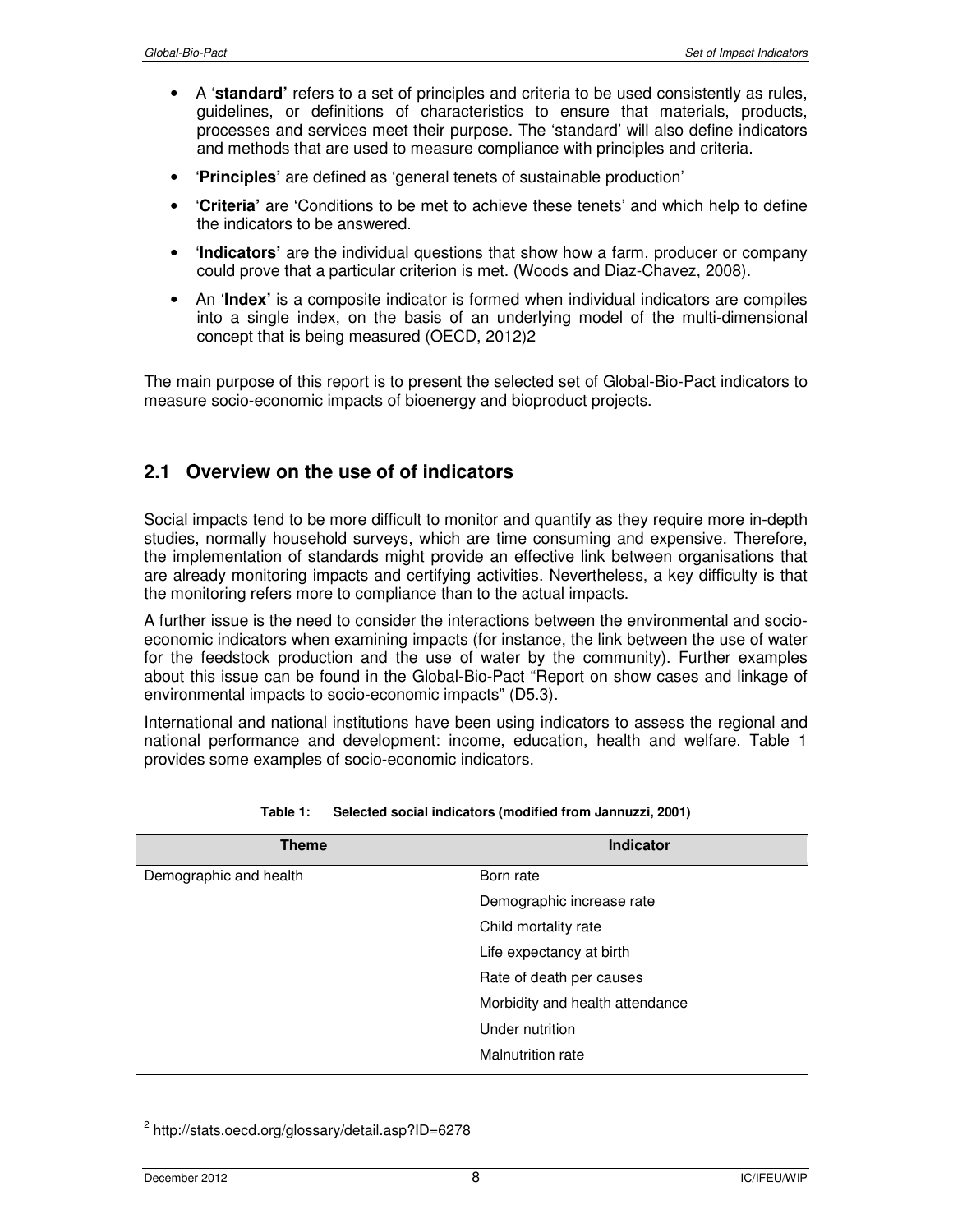| <b>Theme</b>                     | <b>Indicator</b>                                                                    |  |
|----------------------------------|-------------------------------------------------------------------------------------|--|
|                                  |                                                                                     |  |
| Educational and cultural         | <b>Illiteracy</b> rate                                                              |  |
|                                  | Average schooling                                                                   |  |
|                                  | Information and culture access                                                      |  |
| Employment (Labour market)       | Participation rate (EAP and non-EAP)                                                |  |
|                                  | Unemployment rate                                                                   |  |
|                                  | Average income                                                                      |  |
| Income and poverty               | GDP per capita                                                                      |  |
|                                  | Average familiar income                                                             |  |
|                                  | Gini Index                                                                          |  |
|                                  | Theil Index                                                                         |  |
|                                  | Poverty rate                                                                        |  |
| Housing and urban infrastructure | House condition                                                                     |  |
|                                  | Urban services accessibility                                                        |  |
|                                  | Transport infrastructure                                                            |  |
| Quality of life and Environment  | Satisfaction with house, neighbourhood, city and<br>basic infrastructure            |  |
|                                  | Crime and homicides                                                                 |  |
|                                  | Time allocation                                                                     |  |
|                                  | Environment (air<br>condition,<br>water,<br>waste<br>treatment, garbage collection) |  |
| Development                      | Human Development Index                                                             |  |

Socio-economic indicators are used for statistics to analyse a particular social phenomenon or society as whole. They are useful to:

- monitor developments over a period of time (against a baseline)
- be considered along a standard or certification scheme
- employ with qualitative and quantitative data
- apply on a supply chain (feedstock production and conversion)
- employ with certification schemes

Given the diversity of environmental problems and of projects, either causing them or designed to address them, arriving at a set of "universal" indicators (e.g. applicable to all situations) is not feasible. Nor is it practical to develop an exhaustive list of all possible indicators.

Indicators are expressed in real values, or they can be expressed in binary units such as zero or one. This mode is often used to depict the presence or absence of a circumstance or event. Often, several indicators are used together. When their combined values are expressed as a single value, these indicators are said to form an index or an aggregated indicator. Indices can be complicated by ascribing (or not), weights to their components (Webber and Alexander, 1997).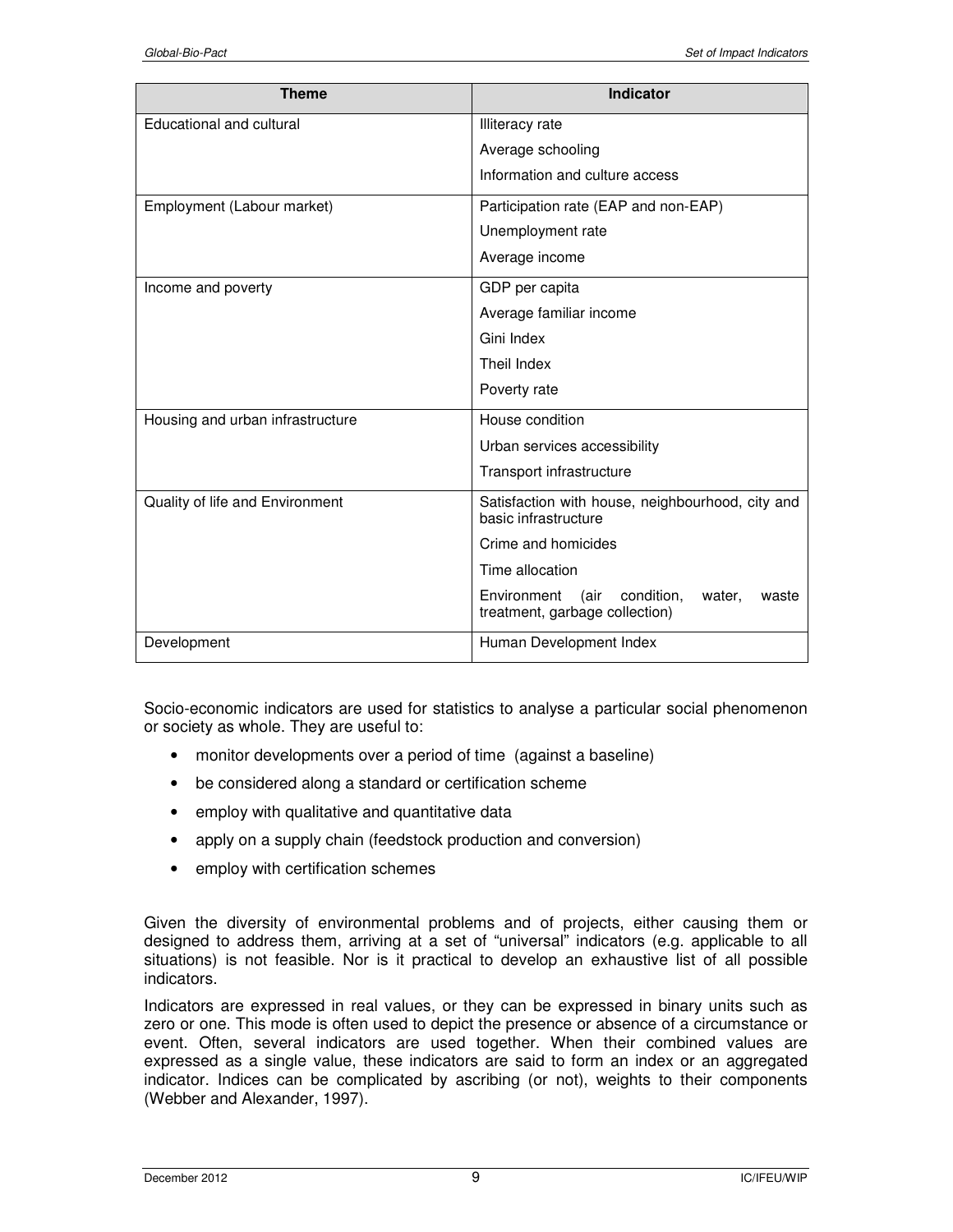Quantitative indicators are useful as they may provide additional information rather than just the state of the environment (Segnestam, 1999). Information that can be collected and presented as a ratio or percentage is of more value than presenting absolute numbers in isolation. Once an indicator or an index is chosen for use, the methods used to collect, examine or disseminate information must be considered. Seasonality is also important as they can show trends and changes over time. Other important factors include the ability to set targets for an indicator or an index, and the ability to intervene. Targets may be long or short-term (Webber and Alexander, 1997).

The measurability of indicators is actually placed along a continuum, from indicators which cannot be measured at all, to those which would be measurable if the organization had more resources, through to indicators where the process is of measurement itself. In other words, some components may be of more importance than others and should therefore be weighted more heavily (Hart, 1999). However, it is extremely difficult to determine a weighting which is reliable and valid (Webber and Alexander, 1997).

# **2.2 Indicators and Sustainable Development**

During the last decade sustainability and sustainable development have become catchwords. The definition of sustainability is elusive. In general, there is a greater focus on economic and/or environmental components than on social and cultural aspects. Agenda 21 (UN, 2012) considers the functions of indicators to provide solid bases for decision making at all levels and to contribute to a self-regulating sustainability of integrated environment and development systems. A sustainability indicator can serve thus as a tool to infer the capacity of the local environment and the biosphere to sustain human activities over a long period.

Following the article 40 of Agenda 213, Saldívar et al. (1998) state that life quality, education and the participatory process of civil society are among key principles of Sustainable Development. These principles are useful in the planning process including public participation. However, to achieve this in the medium term local government must assume this as a primary objective (Saldívar, 1998).

There exist two types of initiatives in the development and application of Sustainability Indicators (SIs), one where institutions deliver the development (institutional sustainability) and those where community participation is the bedrock (Bell and Morse, 1999). In this last case, sustainable community indicators link the long term economic, social, and environmental health of a community. As with any indicator, community SIs should be relevant, understandable, reliable and timely (Hart, 1999).

## **2.3 Choosing an appropriate indicator**

No universal set of indicators exists which would be equally applicable in all cases (Segnestam, 1999). The value of an indicator relies on the quality of the data it contains. Therefore, the indicatormust be carefully selected. It should also be remembered that they provide a tool for evaluations and need to be supported by quantitative, qualitative and scientific information. The applicable criteria will change according to the objectives pursued. Different authors recommend specific considerations, according to what indicators should contain, their technical requirements and the characteristics of the data used (Avérous, 1997; INE, 1997; OECD, 1998).

The selection must be based on sound criteria and not on subjective appeal. Even though some factors such as availability of information, or human and economic resources for collecting data may influence the selection, it must not be the only reason. It is necessary to use real data, available data or easily calculated data (Webber and Alexander, 1997). Some authors suggest different factors to consider during the selection of the indicators (Avérous,

-

 $3$  Re-affirmed at the United Nations Conference on Sustainable Development in the Rio +20 meeting in the document called "The Future We Want.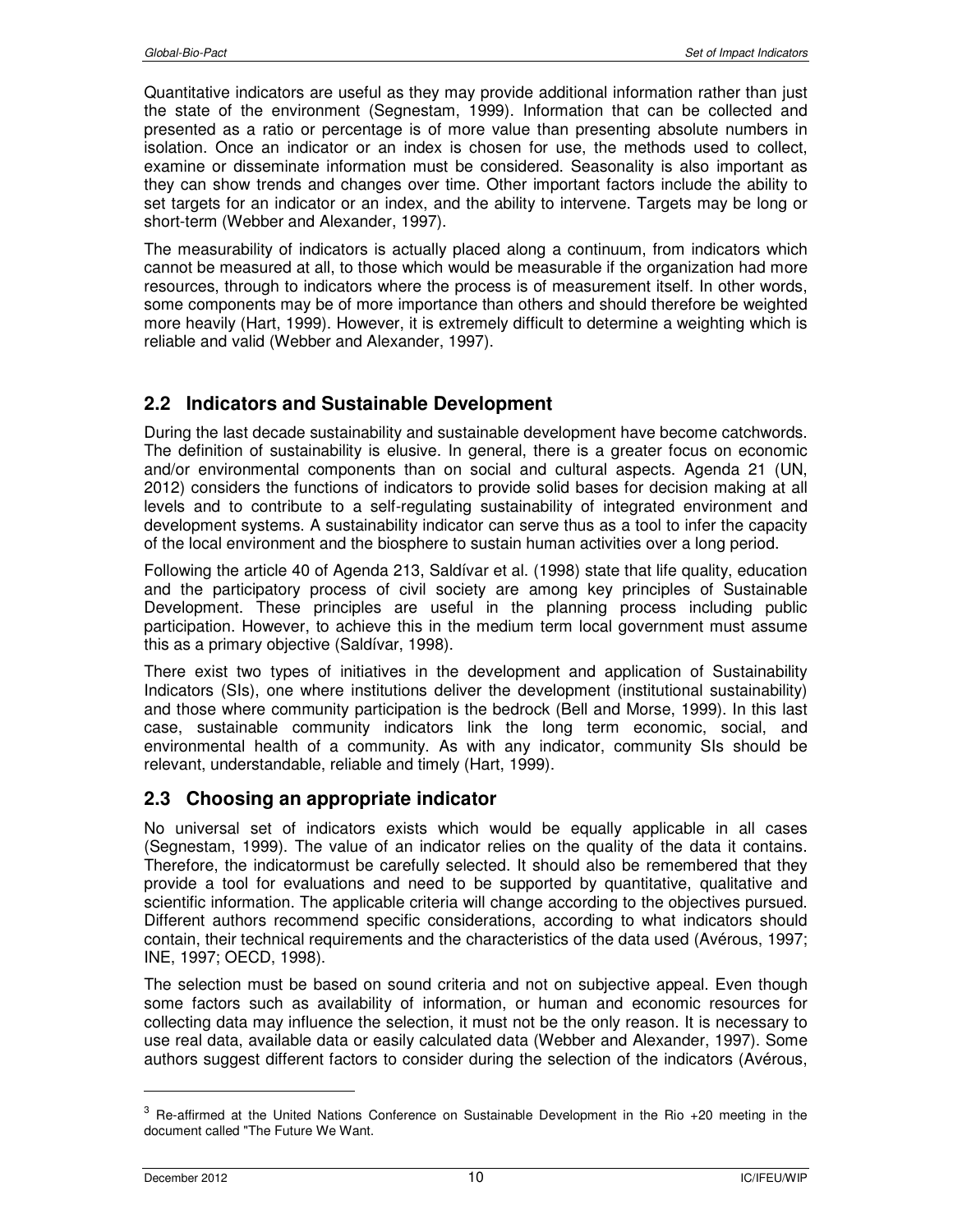1997; Webber and Alexander, 1997; OECD, 1998; Hart, 1999; Segnestam, 1999). These factors are summarised in Table 2.

| <b>Factors</b>          | <b>Description</b>                                                                                                                                               |
|-------------------------|------------------------------------------------------------------------------------------------------------------------------------------------------------------|
| Reliability and quality | The accuracy of the data; a measure of the<br>information collected. Based on theory and<br>science when possible.                                               |
| Validity                | Whether the indicator truly measures what it is<br>supposed to measure                                                                                           |
| Realistic and practical | The collection of the data or information should<br>be accurate and easily collectable, assuming the<br>costs of collection.                                     |
| Spatial and temporality | Consider temporal and spatial scale as well as<br>changes over time                                                                                              |
| Simplicity and clarity  | Clarity in design and simple in<br>format:<br>understandable for any person                                                                                      |
| Comparability           | To allow comparisons at the adequate level                                                                                                                       |
| Consensus               | different<br>national,<br>Among<br>actors<br>(local,<br>international, sound groups)                                                                             |
| Measurability           | According to the data they are interpreting<br>(qualitative/quantitative)                                                                                        |
| Reviewed                | Considerations to update the information                                                                                                                         |
| Limitation and balance  | In number. Extensive sets of indicators are not<br>in use any more. They should be short in<br>number and balanced in the three dimensions of<br>sustainability. |
| Links                   | To show casual links among indicators<br>or<br>relevant data<br>processes)<br>(even<br>and<br>to<br>strengthen links among institutions.                         |
| Relevance               | Direct relevance to the goal or objectives of the<br>set of indicators                                                                                           |
| Cost/benefit            | To show a relationship                                                                                                                                           |

|  | Table 2: Synthesis of factors to consider when selecting indicators. Source: Diaz-Chavez, 2003 |  |  |  |  |
|--|------------------------------------------------------------------------------------------------|--|--|--|--|
|--|------------------------------------------------------------------------------------------------|--|--|--|--|

One criteria that must always be born in mind is that the ideal indicator does not exist. When selecting data for indicators, a second-best proxy is often used to develop an indicator a practice that which is thought to be sufficient (Segnestam, 1999).

After selecting and measuring indicators, it is still necessary to interpret them. The absolute level of the indicator can serve as a diagnostic tool and be compared with future trends. In some cases control groups can be used to measure conditions in areas not affected by the project or the activity. In others, modelling techniques should be used to predict what would have happened without the project.

There is also interest in reduced and balanced sets of indicators that provide signals on key dimensions of sustainable development to policy-makers and the general public. Sets of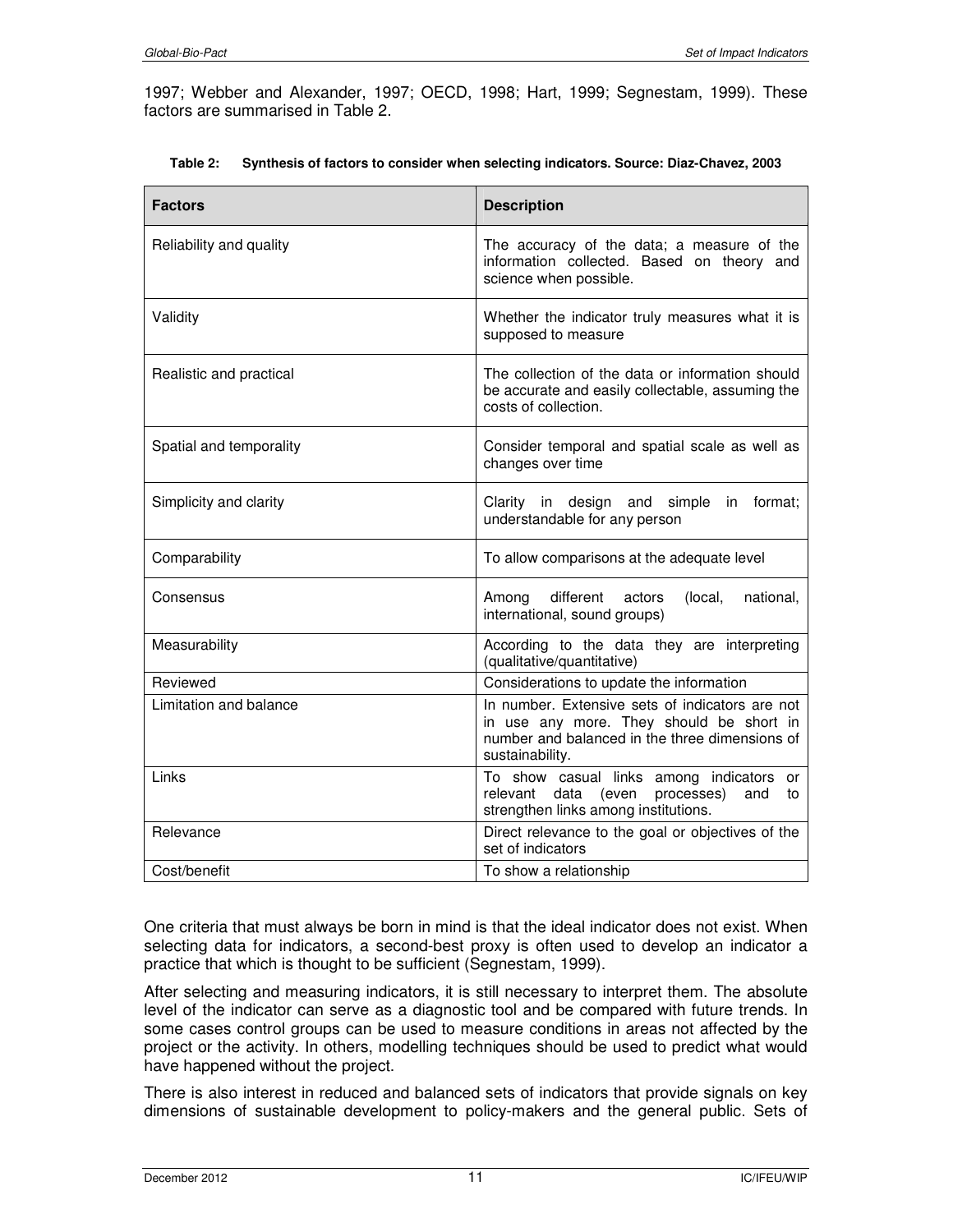indicators reflecting key trends and policy variables are useful to respond to common policy goals and to demands for simplified indicators lists. Core sets are useful for comparisons and can be adapted for different purposes, ranging from tracking performance against plans to budgetary information (Siniscalo, 2000).

# **2.4 Use and challenges of indicators**

Considering that indicators are intended for use at the national level by countries in their decision-making processes, not all of the indicators will be applicable in every situation. It is understood that countries will choose to use from among the potential indicators those which are relevant to national priorities, goals and targets organisations (UN, 1992).

The problems and limitations with indicators are that some are just parameters; methodology still has to be refined to better reflect sustainable development; there are almost no indicators which might relate environment, social, economic and institutional aspects (Hens, 1996). Also, most indicators are quantitative measures. Environmental and social indicators are often not suited to economic evaluation. The value of ecological functions is most of the time underestimated in traditional economic and accounting models. For this reason, indicators of sustainability are not always quantifiable and sometimes are also subjective (WTO, 1996).

Briassoulis (2001) also points out that indicators are still needed for: several critical dimensions (especially social, cultural, institutional and political); the integration of all the dimensions of sustainability; transitions to sustainability; spatial horizontal and vertical relationships and to set targets.

In particular, indicators are needed to describe the social-environment interface, and to address issues of social sustainability. It is also recognised that there is still a gap between the demand for sustainable development indicators, the measurability of underlying data sets and the actual use of such indicators (Diaz-Chavez, 2011). The interactions between social and environmental dimensions are also complex and many of their links need to be studied. Environmental degradation causes negative social impacts (health and economics), further examples can be found in the report of D5.3 of the Global-Bio-Pact project. Equitability access to goods and policy instruments also have impacts on social issues (jobs, poverty). On the other hand, social conditions and behaviours may have environmental consequences. The economic and social relationships have been acknowledged. Nevertheless their links are difficult to establish (OECD, 2000).

Some authors reject the idea of a single holistic measure of environmental quality, and aggregate score, which can be compared between localities. It is important to reduce the vast flow of information that this integration implies to a manageable level that does not disguise the complexity of the processes and their interaction. They support the development and use of a set of indicators to monitor changes in environmental quality at both regional and local level. Participation of community and their responsibility in the processes remains a weak link (Jenkins and Midmore, 1999).

# **3 Methodology for the development of the indicators set**

The methodology followed for the Global-Bio-Pact selection of indicators included a series of activities with partners of the project and with other relevant activities with external stakeholders. Figure 1 shows the general methodology that was followed for the selection of indicators.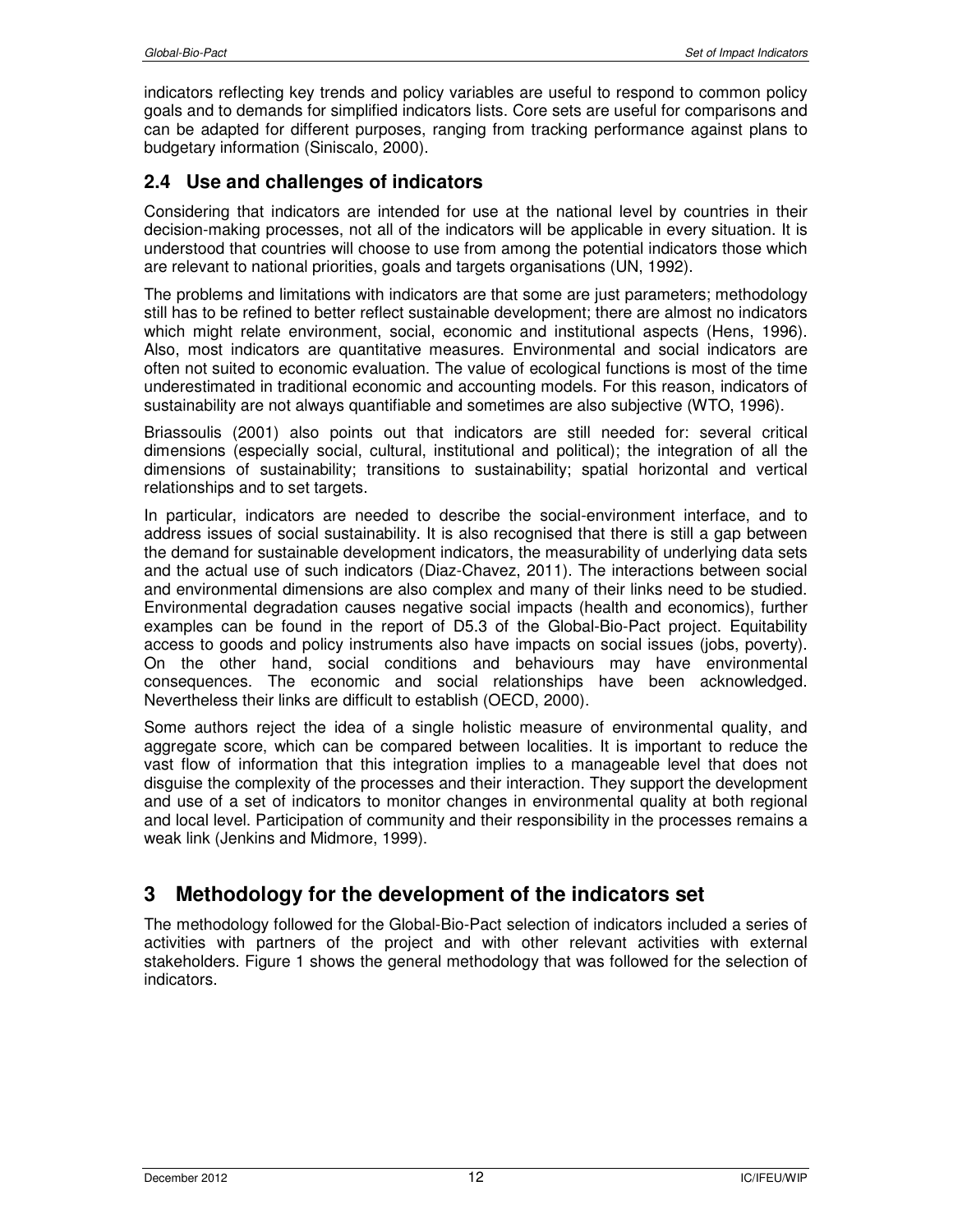

**Figure 1: General methodology in the Global-Bio-Pact followed for the selection of indicators.** 

The general steps followed included:

- Benchmarking of standards for environmental and social indicators
- Identification of impacts mentioned in selected Global-Bio-Pact case studies
- Identification of socio-economic impacts in supply chains
- Links between environmental and social impacts
- Macro and micro indicators in the case studies

Benchmarking with other certification, standards and verification systems through two reports included as Global-Bio-Pact reports on "Assessment of existing socioeconomic principles, criteria and indicators for biomass production and conversion" and "General Environmental Impacts, principles, criteria and indicators of biomass production and conversion<sup>"4</sup>. The benchmarking was conducted in order to review environmental and socio-economic indicators in available sustainability standards related to biofuel production in the agricultural and the forestry sector. Other initiatives such as the Global Bioenergy Partnership (GBEP) were also reviewed.

The standards have been written as normative documents for auditing compliance of plantations and forests, and therefore the Principles, Criteria and Indicators are designed to be able to judge compliance. These are not monitoring frameworks for impacts of the operations, though the standards do require that monitoring is undertaken. In order to measure the impact of the operations, and how implementation of the sustainability standard may have specifically impacted environmental parameters, a different type of indicator is needed.

When considering the development of impact indicators as part of the Global-Bio-Pact project, there are two timescales to consider.

 $\overline{a}$ 

<sup>&</sup>lt;sup>4</sup> http://www.globalbiopact.eu/index.php?option=com\_content&view=article&id=74&Itemid=68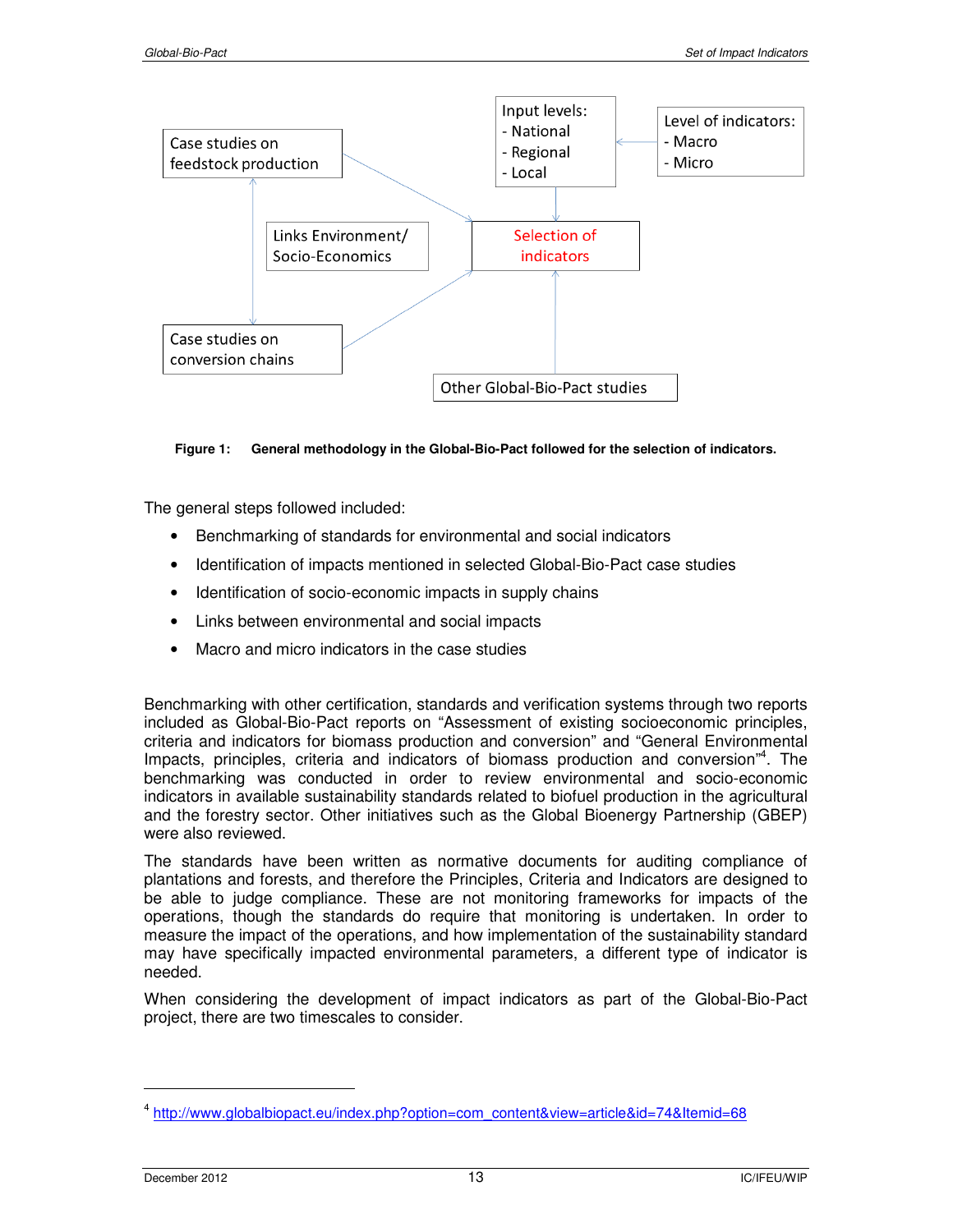The first timescale is a comparison of before and after the plantation has been established (or harvesting, in the case of forestry). This allowed to compare the overall impact of the operations. The standards examined generally address the 'before' as a requirement to do an environmental impact assessment. However, it may not always be possible to undertake an EIA or similar baseline assessment for operations that have been long-established. In practice, it may be possible to use adjacent area for comparison, but this approach has not been addressed by the existing standards.

The second timescale at which impacts should be considered is through ongoing monitoring of the operations and their impacts. Ongoing monitoring is generally a requirement in the standards examined, however with the exception of the BSI/Bonsucro. The parameters which should be measured are not set out in detail. Where parameters are provided, these are not consistent between the standards.

Use of the sustainability standards examined can be a good proxy for measuring the impact, particularly as they do require monitoring and mitigation activities. However, this approach would not provide consistent parameters which could be compared between operations, including those not implementing a sustainability standard. Out of the standards assessed, only Bonsucro and the GBEP framework systematically provide measurement parameters.

These standards and systems are a useful starting point for developing impact indicators as they identify the important criteria and indicators for a variety of agriculture and forestry operations, and can be used as a framework for developing specific impact measurements for each of land use change, biodiversity, soil, water and air. It is important to note that, social issues are also seen in a different context between North and South. For instance, child labour concerns are not seen in the same context as long as children help out (not under exploitation circumstances) in family tasks in the farms and do not leave their studies.

## **3.1 Selection of principles, criteria and indicators**

During the Global-Bio-Pact project a series of activities were conducted in order to achieve the principles, criteria and indicators that are incorporated in this set of indicators (Figure 2). These activities included:

- Set of a sustainability framework
- Benchmarking of current standards and systems related to bioenergy
- Pre-selection of criteria and indicators
- Workshop with partners of Global-Bio-Pact in London in February15-17, 2012 (Figure 3)
- Final selection of indicators
- Field test in Brazil and Argentina
- Sustainability Conference in Buenos Aires Argentina 2012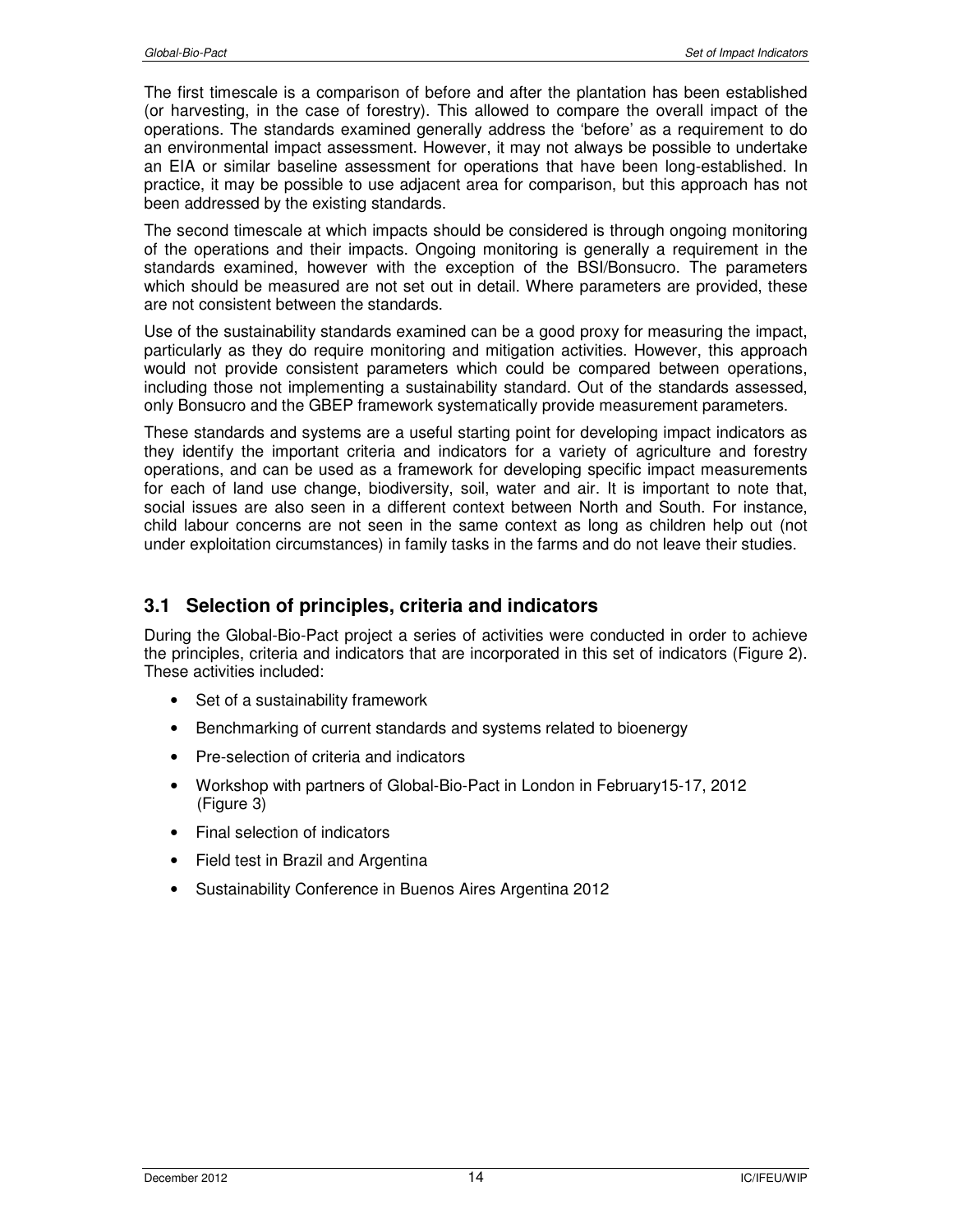

**Figure 2 Steps followed for the selection of the criteria and indicators** 



**Figure 3 Global-Bio-Pact workshop at Imperial College London, London 2012**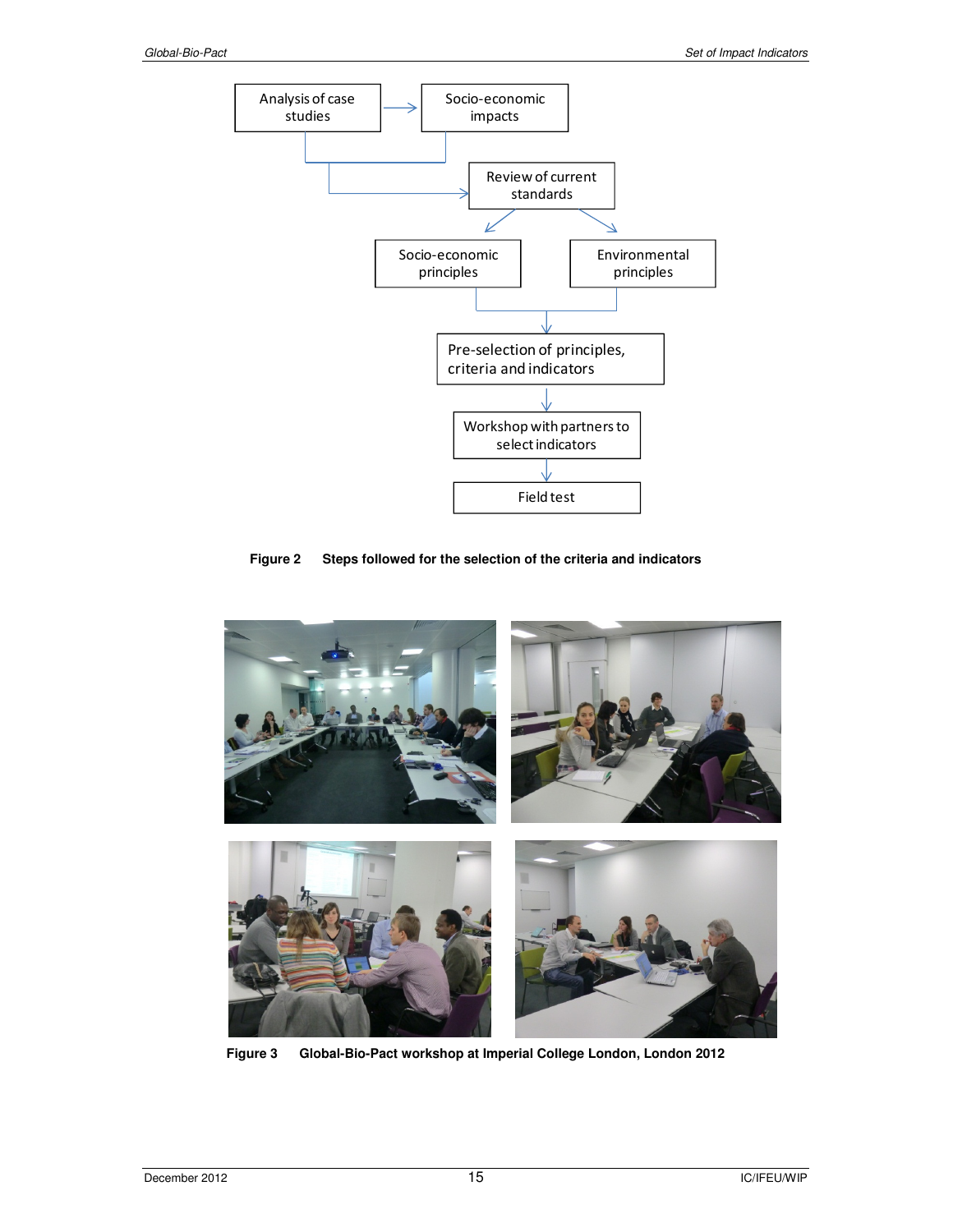#### **3.2 Boundaries and usefulness**

The criteria and indicators were selected within the Global-Bio-Pact project with the intention to provide a clear and balanced set.

It is not intended that this set will provide definitive criteria and indicators as the set does not attempt to be a certification or verification system in any form. Nevertheless, according to the methodology followed and the benchmarking review, it is expected that the set of indicators will be used by different stakeholders when considering:

- to initiate or assess a bioenergy proposal or project
- to assess the sustainability of a feasibility report for a bioenergy proposal or project
- to monitor impacts at the local and regional level
- to be used in addition to a standard

Finally, the set of indicators may differ under different frameworks, projects, experts, countries or any other stakeholders opinion.

## **3.3 Testing of Indicators**

As with any set of indicators it is necessary to consider different factors for their relevance (see Table 2). Four characteristics were selected to assess the effectiveness of the indicators. These included:

- Measurability how easy is to measure the impact
- Easiness to gather the data how easy and cost-effective is to gather the data for the indicator
- Usefulness for assessing socio-economic impacts if they really represent the assessment of the impact
- Temporality what is the timeframe for the usefulness of the indicator including the data

The indicators were field-tested in two companies in Argentina and Brazil. The field tests were implemented in June/September 2012 in cooperation with the local Global-Bio-Pact partners Proforest, INTA and UNICAMP. Results of this field tests are described in a report on "*Audit report on testing the Global-Bio-Pact set of socio-economic sustainability criteria*" which is availabele at the Global-Bio-Pact website.

#### **3.4 Selected Indicators**

The indicators were selected considering they can measure an impact over a period of time. For this reason a baseline was suggested for the field test work.

The indicators were classified in background information, socio-economic indicators and environmental indicators:

- Basic Information: data that provides background information from the selected case study (Table 4)
- Socio-economic indicators: these include the impacts caused by bioenergy crops production and the different stages of the supply chain to produce biofuels (Table 5)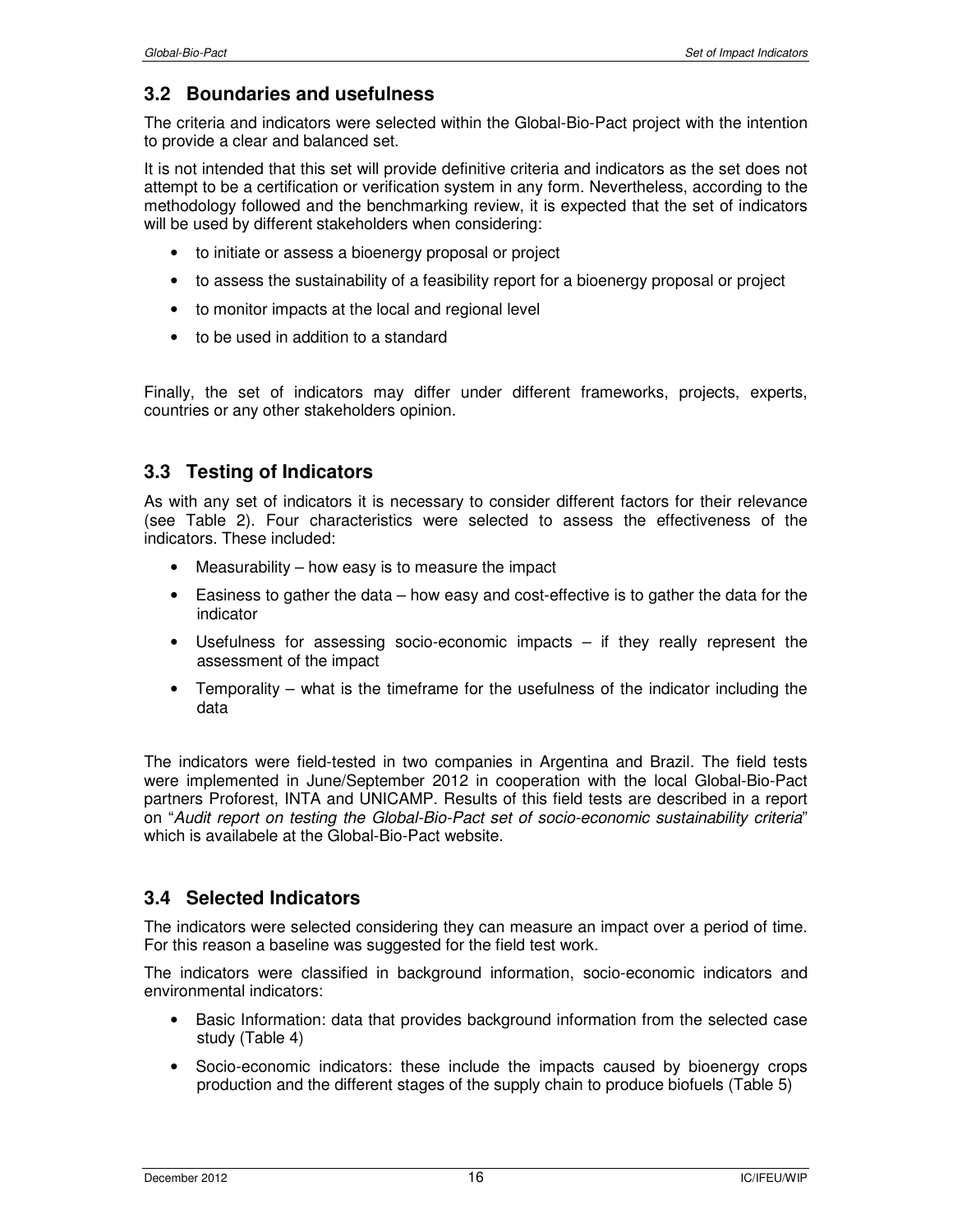• Environmental indicators: in the project's context they refer to the environmental impacts that affect the socio-economic characteristics of the communities (Table 6)

Table 3 presents the main topics and impacts selected. The guideline explanation of the impact is included in the indicators list.

| Impact                        | <b>Examples of indicators</b>    |  |
|-------------------------------|----------------------------------|--|
| <b>Basic information</b>      |                                  |  |
| Framework conditions          | Location, average yield          |  |
| <b>Socio-Economic</b>         |                                  |  |
| Contribution to local economy | Value added, employment          |  |
| Working conditions and rights | <b>Employment benefits</b>       |  |
| Health and safety             | Work related accidents           |  |
| Gender                        | <b>Benefits</b>                  |  |
| Land rights                   | Land rights and conflicts        |  |
| Food security                 | Land converted from staple crops |  |
| <b>Environmental</b>          |                                  |  |
| Air                           | Open burning                     |  |
| Soil                          | Soil erosion                     |  |
| Water                         | Availability of water            |  |
| Biodiversity                  | <b>Conservation measures</b>     |  |
| <b>Ecosystem Services</b>     | Access to ecosystem services     |  |

| Table 3: | Impacts and examples of indicators |
|----------|------------------------------------|
|          |                                    |

# **4 Set of the Global-Bio-Pact Impact Indicators**

The impacts and indicators were selected through the process demonstrated in Figures 1 and 2. The set of indicators consists of basic Information (Table 4), socio-economic indicators (Table 5), and environmental indicators (Table 6).

Each indicator is linked to a measurement, monitoring process or unit depending of its nature. For instance, the "Average yield of the feedstock" is measured in t/ha/yr. The set includes furthermore guidance on how to measure or monitor the indicator. Furthermore it is indicated from where the data could be accessed:

- Processing company or plantation (P)
- Government (G)
- Community (C)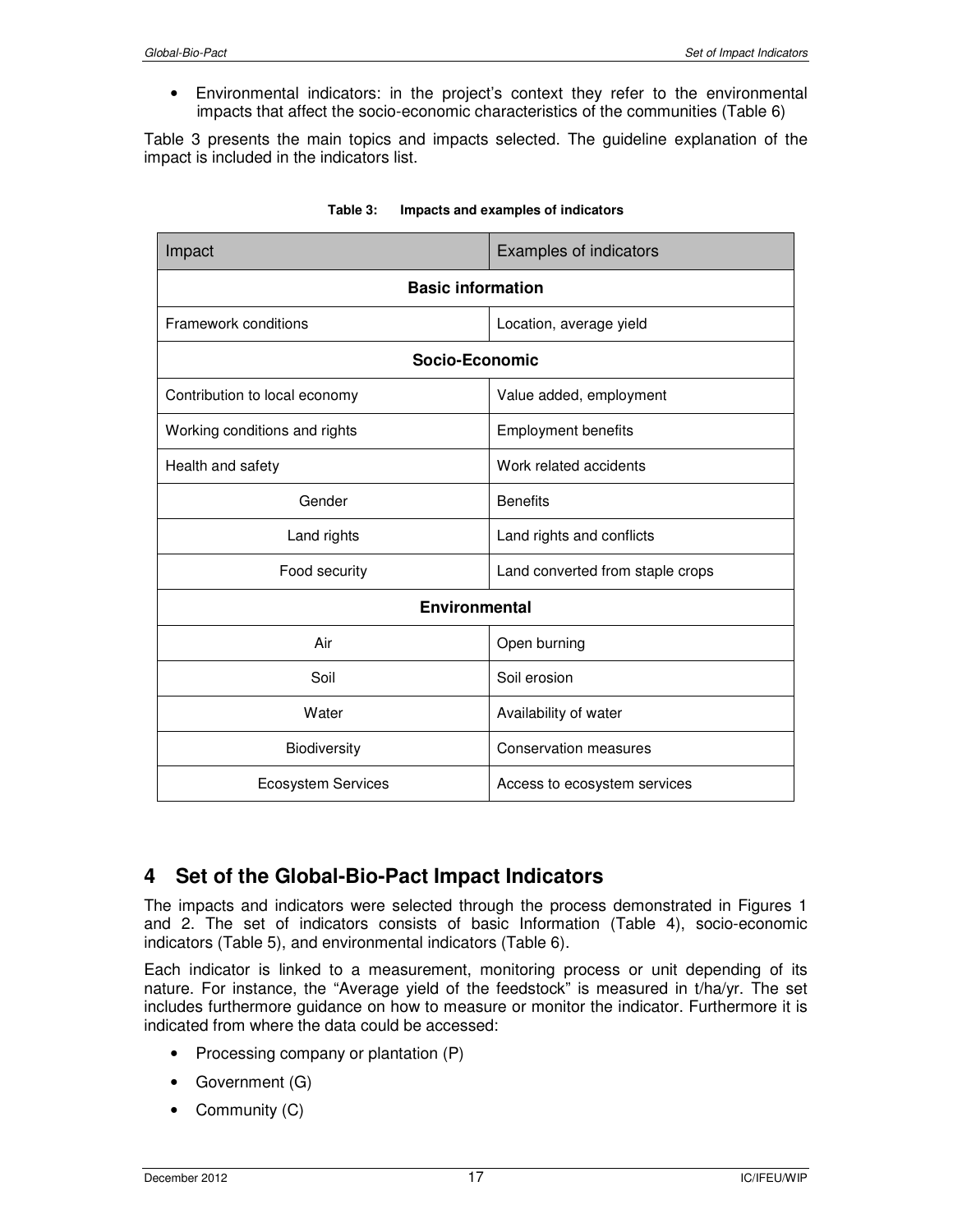- Non-Governmental Organisation (N)
- Worker (W)

| <b>No</b> | <b>Indicator</b>               | Measurement/<br><b>Monitoring Process/ Unit</b>                                        | Guidance                                                                                                                                                      | Data<br>access |
|-----------|--------------------------------|----------------------------------------------------------------------------------------|---------------------------------------------------------------------------------------------------------------------------------------------------------------|----------------|
| 1.1       | Name<br>and<br>location        | Name and geographical location<br>of the operation                                     | Location map                                                                                                                                                  | P              |
| 1.2       | Land area under<br>cultivation | The total area of land cultivated<br>by the operation (ha)                             | Breakdown<br>of<br>land<br>under<br>different feedstocks and under<br>different<br>tenure<br>land,<br>(own<br>smallholders,<br>rented<br>land,<br>outgrowers) | P              |
| 1.3       | Expansion<br>of<br>land area   | Additional<br>land<br>under<br>area<br>production (ha/year)                            | Additional land under feedstock<br>production within the last 5<br>years. Previous land use of the<br>land area.                                              | P, G           |
| 1.4       | Average yield                  | Average yield of the feedstock<br>(t/ha/yr)                                            | Annual average yields of the<br>feedstock within the last 5 years                                                                                             | P              |
| 1.5       | Annual<br>production           | Annual production of feedstock<br>and subsequent products (t)                          | Annual production of the<br>feedstock and the subsequent<br>products and byproducts within<br>the last 5 years                                                | P              |
| 1.6       | Certification                  | Is the operation certified? If so,<br>which certification(s)?                          | Type of certificate                                                                                                                                           | P, N           |
| 1.7       | Sectorial<br>associations      | Is the operation involved in<br>sectorial associations, if so<br>which association(s)? | Registered membership of<br>associations                                                                                                                      | P, N           |

#### **Table 4: Global-Bio-Pact set of impact indicators: 1 Basic information**

#### **Table 5: Global-Bio-Pact set of impact indicators: 2 Socio-economic indicators**

| <b>No</b> | <b>Indicator</b>                                                                 | Measurement/<br><b>Monitoring Process/ Unit</b>                                                                                                                        | Guidance                                                                                                                                                              | <b>Data</b><br>access |
|-----------|----------------------------------------------------------------------------------|------------------------------------------------------------------------------------------------------------------------------------------------------------------------|-----------------------------------------------------------------------------------------------------------------------------------------------------------------------|-----------------------|
|           |                                                                                  | <b>Contribution to local economy</b>                                                                                                                                   |                                                                                                                                                                       |                       |
| 2.1       | Production cost                                                                  | Breakdown of yearly production<br>costs of the facility (incl. labour,<br>raw material, energy, services,<br>etc.) (EUR/t of feedstock)                                | Annual production costs within a<br>5-year period                                                                                                                     | P                     |
| 2.2       | Value added                                                                      | Value added by the operation.<br>Annual value of sales less the<br>price of goods, raw materials<br>(including energy) and services<br>purchased. (EUR/t of feedstock) | Annual value added within a 5-<br>year period                                                                                                                         | P                     |
| 2.3       | Taxes/royalties<br>paid to the<br>government                                     | Breakdown of payments made<br>to the government/year (EUR)                                                                                                             | Payments made to the<br>government per year within 5<br>years                                                                                                         | P, G                  |
| 2.4       | Contributios<br>made by the<br>operation to<br>allied industries<br>in the local | Percentage of total production<br>cost paid to contractors,<br>suppliers per annum                                                                                     | Percentage of total production<br>cost paid annually to contractors<br>and suppliers of raw materials<br>(excluding suppliers of feedstock)<br>within a 5-year period | P                     |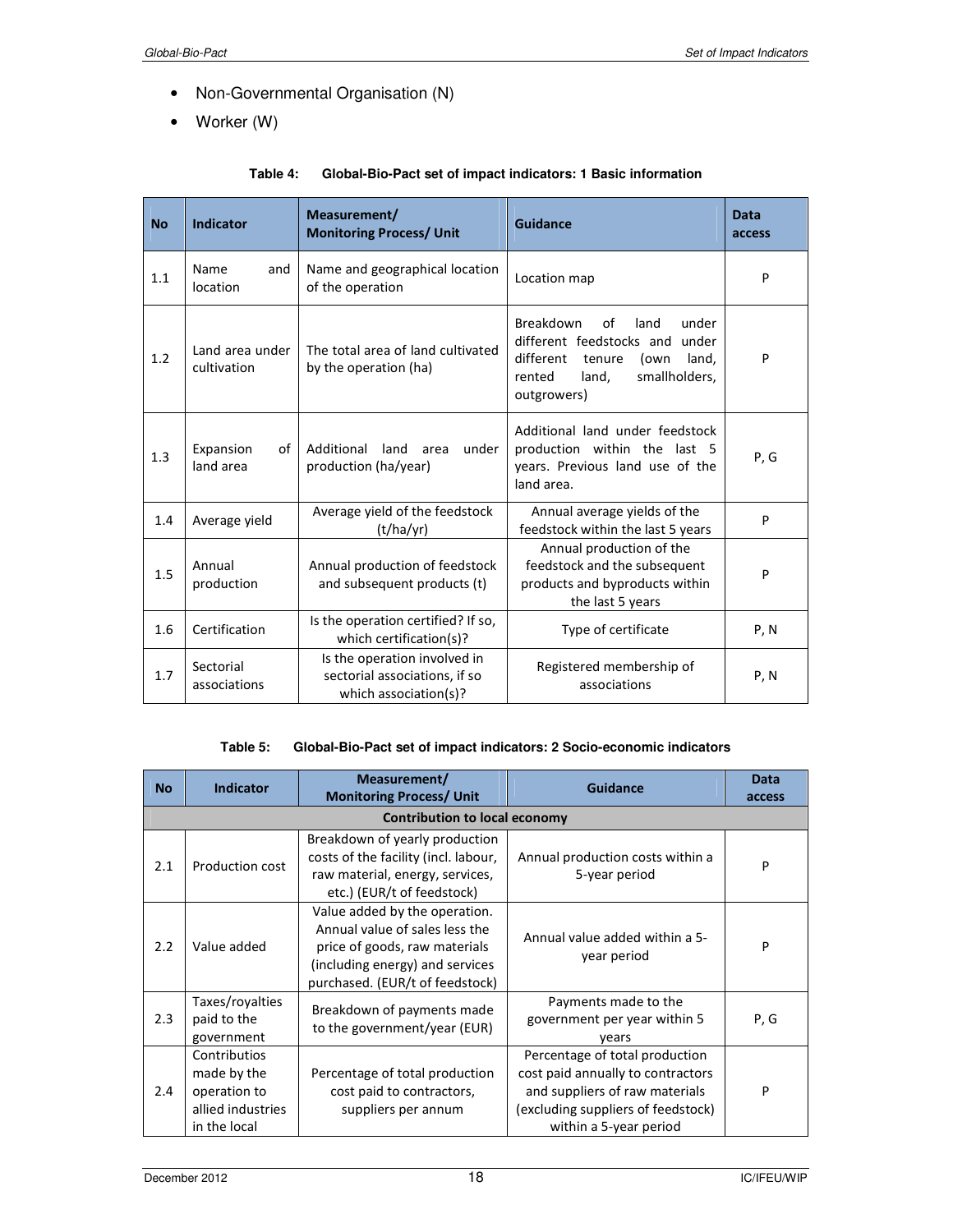|           |                                                                 | Measurement/                                                                                                                                                                                                       |                                                                                                                                                                                                                                                                                           | Data    |
|-----------|-----------------------------------------------------------------|--------------------------------------------------------------------------------------------------------------------------------------------------------------------------------------------------------------------|-------------------------------------------------------------------------------------------------------------------------------------------------------------------------------------------------------------------------------------------------------------------------------------------|---------|
| <b>No</b> | <b>Indicator</b>                                                | <b>Monitoring Process/ Unit</b>                                                                                                                                                                                    | <b>Guidance</b>                                                                                                                                                                                                                                                                           | access  |
|           | economy                                                         |                                                                                                                                                                                                                    |                                                                                                                                                                                                                                                                                           |         |
| 2.5       | Involvement of<br>smallholders or<br>small suppliers            | Percentage of feedstock that<br>originates from associated<br>smallholders and outgrowers                                                                                                                          | Percentage of feedstock that<br>originates from associated<br>smallholders outgrowers within a<br>5-year period. Number of<br>associated smallholders or<br>outgrowers.                                                                                                                   | P, C, W |
| 2.6       | Amount paid to<br>smallholders<br>and suppliers of<br>feedstock | Annual amount paid to<br>smallholders and suppliers of<br>feedstock (EUR)                                                                                                                                          | Annual value paid to associated<br>smallholders and outgrowers per<br>unit of product within a 5 year<br>period.                                                                                                                                                                          | P, C, W |
| 2.7       | Employment                                                      | Total number of employees and<br>person days of employment per<br>year                                                                                                                                             | Total number of people<br>employed each year and total<br>number of person days per year<br>within a 5 year period.<br>Breakdown should be given for<br>categories of employment for<br>operation<br>(management/office/processor/fi<br>eld labour, male/female,<br>contract/no contract) | P, W    |
| 2.8       | Ratio between<br>local and<br>migrant workers                   | Ratio of employment from local<br>area / outside local area per<br>category of employment<br>(management/office/processor/<br>field labour)                                                                        | Local area is defined as state or<br>province (however, assessor can<br>further adapt this to local<br>context). Absolute annual<br>number of workers per<br>employment category (including<br>temporary/ permanent) within a<br>5-year period                                            | P, G    |
| 2.9       | Percentage of<br>permanent<br>workers                           | Percentage of workers that<br>have a fixed contract<br>employment per category of<br>employment                                                                                                                    | Annual percentage permanent vs.<br>temporary workers within a 5-<br>year period                                                                                                                                                                                                           | P, G    |
| 2.10      | Provision of<br>worker training                                 | Number of workers that have<br>received training (for skills<br>development, education etc.)<br>each year, number of working<br>days spent in training provided<br>by the operation each year,<br>type of training | Annual numbers should be given<br>for a 5-year period                                                                                                                                                                                                                                     | P, W    |
| 2.11      | Community<br>investment                                         | Amount invested in community<br>investment projects (e.g. CSR)<br>(% of annual revenue) and<br>qualitative description of<br>investments including any<br>projects specific for women                              | Annual values should be given for<br>a 5-year period. This should be<br>calculated as percentage of<br>annual revenue.                                                                                                                                                                    | P, C    |
|           |                                                                 | <b>Working conditions and rights</b>                                                                                                                                                                               |                                                                                                                                                                                                                                                                                           |         |
| 2.12      | Employee<br>income                                              | Average income of employees<br>by category of employment<br>(EUR)                                                                                                                                                  | Annual average income per<br>employment category for a five-<br>year period                                                                                                                                                                                                               | P, W    |
| 2.13      | Employment<br>benefits                                          | Employment benefits (e.g.<br>housing, health care, holidays)<br>provided by operation<br>(desctiption of benefits per                                                                                              | Breakdown of average benefits<br>given per employment category.<br>Distinction should be made<br>between the benefits that are                                                                                                                                                            | P, W    |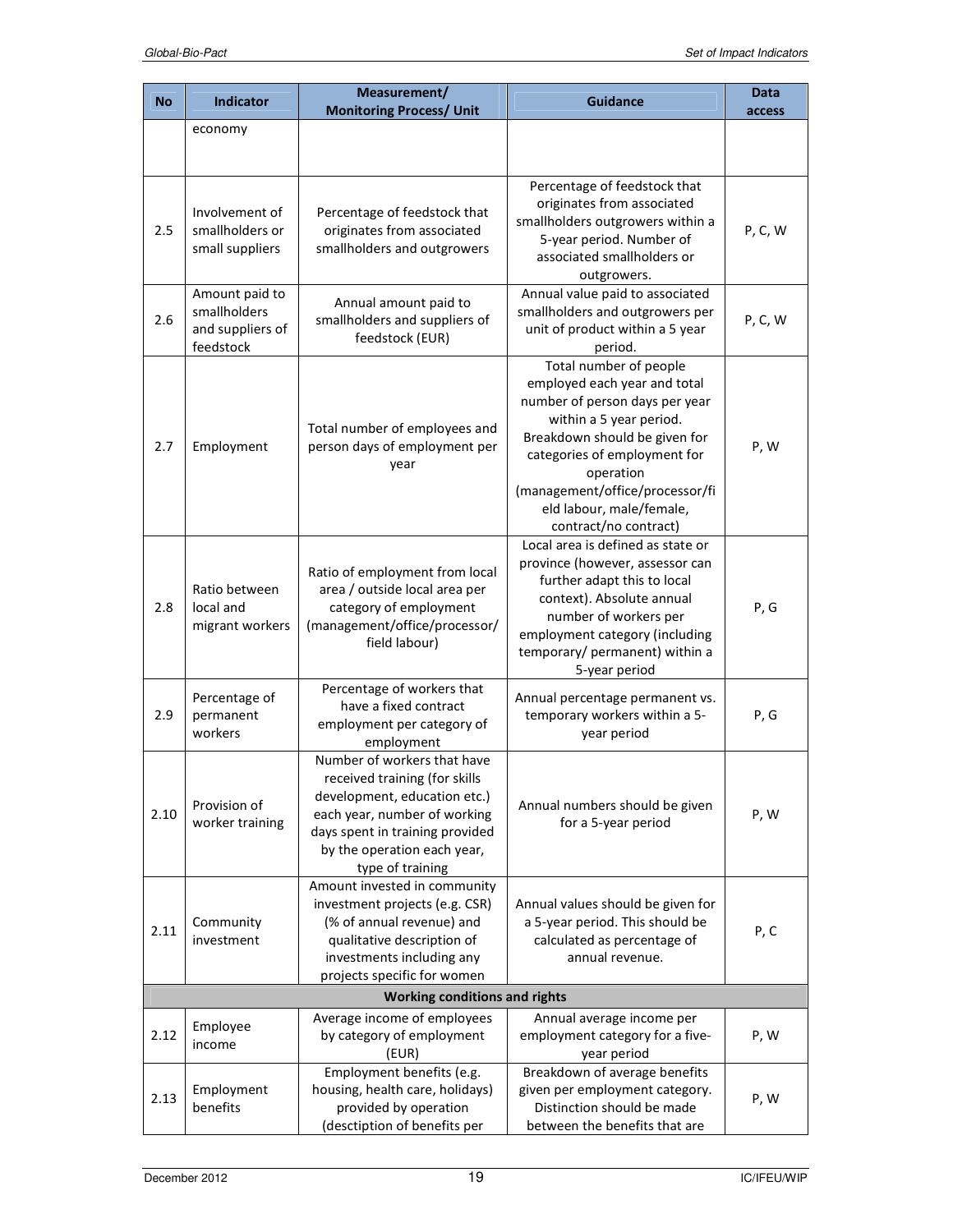|           |                                           | Measurement/                                                                                                                                                |                                                                                                                                                                                                                                                  | Data    |
|-----------|-------------------------------------------|-------------------------------------------------------------------------------------------------------------------------------------------------------------|--------------------------------------------------------------------------------------------------------------------------------------------------------------------------------------------------------------------------------------------------|---------|
| <b>No</b> | <b>Indicator</b>                          | <b>Monitoring Process/ Unit</b>                                                                                                                             | <b>Guidance</b>                                                                                                                                                                                                                                  | access  |
|           |                                           | employee per year)                                                                                                                                          | mandated by law and those that<br>are not.                                                                                                                                                                                                       |         |
| 2.14      | Income spent in<br>basic needs            | Percentage of worker<br>disposable income (by category<br>of employment) spent on<br>fulfilling basic needs (food,<br>accomodation and transport)           | To be estimated based on<br>average salary per employment<br>category, amount spent in food<br>per day, accomodation per<br>month and transport per day                                                                                          | W, C    |
| 2.15      | Hours of work                             | Average daily hours of work per<br>employee per employment<br>category (h)                                                                                  | Average daily working hours per<br>category of employment. This<br>should be verified from<br>employment records and worker<br>interviews with questions<br>addressing number of working<br>hours/day.                                           | P, W    |
| 2.16      | Freedom of<br>association                 | Existence of labour unions                                                                                                                                  | Existence of labour unions and<br>whether workers have the right<br>to join them. This should be<br>verified by interviewing the<br>management and the workers:<br>Do workers belong to a union or<br>other type of working<br>association?      | P, W, C |
|           |                                           | <b>Health and safety</b>                                                                                                                                    |                                                                                                                                                                                                                                                  |         |
| 2.17      | Work related<br>accidents and<br>diseases | Number of work related<br>accidents per person days of<br>employment per year, number<br>of work related diseases/<br>person days of employment per<br>year | Records of any work-related<br>accidents or diseases.                                                                                                                                                                                            | P, W    |
| 2.18      | Personal<br>protective<br>equipment       | Percentage of workers that use<br>appropriate personal protective<br>equipment                                                                              | To be calculated as a percentage<br>of sample in a site visit                                                                                                                                                                                    | P       |
| 2.19      | <b>OSH</b> training                       | Percentage of employees that<br>have received OSH<br>(Occupational Safety & Health)<br>training                                                             | Training records and worker<br>interviews                                                                                                                                                                                                        | P, W    |
|           |                                           | Gender                                                                                                                                                      |                                                                                                                                                                                                                                                  |         |
| 2.20      | <b>Benefits created</b><br>for women      | Employment benefits that are<br>specific for women                                                                                                          | List any employment benefits<br>that are specific for women (i.e.<br>maternity leave, others)                                                                                                                                                    | P, W    |
|           |                                           | Land rights and conflicts                                                                                                                                   |                                                                                                                                                                                                                                                  |         |
| 2.21      | Legal title of<br>land right              | Operation has a legal title/<br>concession for the land that is<br>not challenged.                                                                          | Document of legal title                                                                                                                                                                                                                          | P, G    |
| 2.22      | Communal/<br>public land                  | Area of land cultivated by the<br>operation that is customary,<br>public or commmunity land (ha)                                                            | Report on public or commmunity<br>land within the project which<br>would affect people living from<br>subsistence agricultures,<br>nomades, etc. Cross-check this<br>information with the land<br>categories listed under 'basic<br>information' | P, C(N) |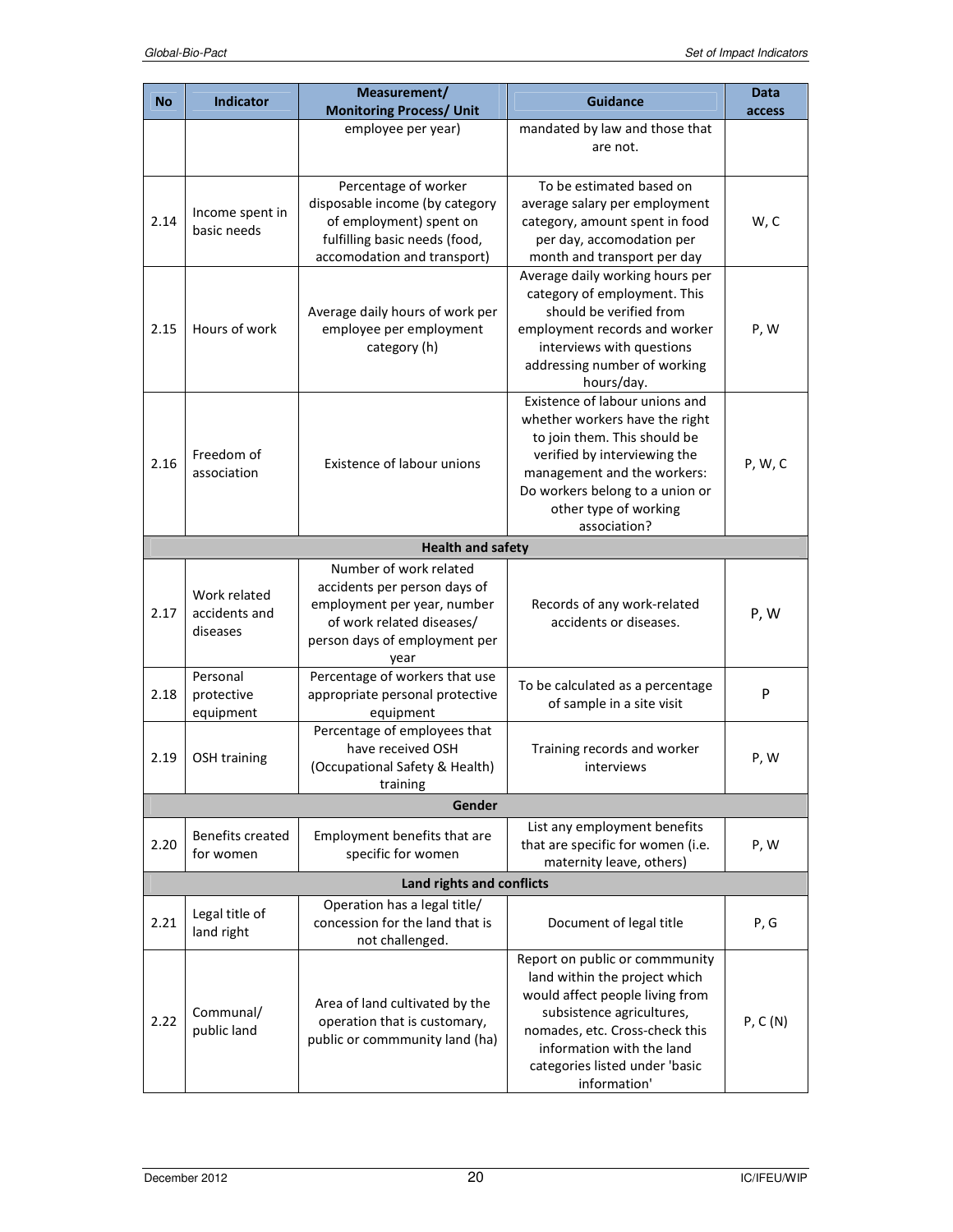| <b>No</b> | <b>Indicator</b>                                                   | Measurement/                                                                               | Guidance                                                                                                                                                                                    | Data       |  |
|-----------|--------------------------------------------------------------------|--------------------------------------------------------------------------------------------|---------------------------------------------------------------------------------------------------------------------------------------------------------------------------------------------|------------|--|
|           |                                                                    | <b>Monitoring Process/ Unit</b>                                                            |                                                                                                                                                                                             | access     |  |
| 2.23      |                                                                    | Area of land currently under                                                               | Land area currently under                                                                                                                                                                   |            |  |
|           |                                                                    | dispute, land conflict. (ha) Has                                                           | dispute. Qualitative description                                                                                                                                                            |            |  |
|           | Land conflicts                                                     | the operation had any land use                                                             | of any current or previous land                                                                                                                                                             | P, C, G(N) |  |
|           |                                                                    | conflicts, if so, what caused                                                              | use conflicts. If they were                                                                                                                                                                 |            |  |
|           |                                                                    | them, how were they resolved?                                                              | resolved, how this happened.                                                                                                                                                                |            |  |
|           | Food security                                                      |                                                                                            |                                                                                                                                                                                             |            |  |
| 2.24      | that<br>Land<br>is<br>converted from<br>staple crops               | Land that has been converted<br>from staple crops (ha)                                     | Hectares of land land that has<br>been converted from staple crops<br>to the feedstock production<br>(assessor should define staple<br>crops for the country) within the<br>last five years | P, (G, N)  |  |
| 2.25      | Edible feedstock<br>from<br>diverted<br>food chain to<br>bioenergy | Amount of edible raw material<br>diverted<br>into<br>bioenergy<br>production (t)           | Annual<br>edible<br>amount<br>οf<br>feedstock<br>that was<br>used<br>in in<br>bioenergy<br>production<br>(5-year<br>period)                                                                 | P          |  |
| 2.26      | Availability of<br>food                                            | Perceived change in availability<br>of food after the beginning of<br>bioenergy operations | Check (survey) at community<br>level about perceived change                                                                                                                                 | C, W       |  |
|           | Time spent in                                                      | Change in time spent in                                                                    | Check (survey) at community<br>level about perceived change                                                                                                                                 | C, W       |  |
| 2.27      | subsistence                                                        | subsistence agriculture in the                                                             |                                                                                                                                                                                             |            |  |
|           | agriculture                                                        | household                                                                                  |                                                                                                                                                                                             |            |  |

#### **Table 6: Global-Bio-Pact set of impact indicators: 3 Environmental indicators**

| <b>No</b> | Indicator                                                             | Measurement/<br><b>Monitoring Process/ Unit</b>          | Guidance                                                                                  | <b>Data</b><br>access |  |
|-----------|-----------------------------------------------------------------------|----------------------------------------------------------|-------------------------------------------------------------------------------------------|-----------------------|--|
|           | Air                                                                   |                                                          |                                                                                           |                       |  |
| 3.1       | Open burning<br>on company<br>level                                   | Days open burning used in<br>operations/year             | Annual days open burning used in<br>operations, 5-year period                             | P                     |  |
| 3.2       | Open burning<br>area                                                  | Percentage of surface under<br>open burning regime       | % surface under open burning<br>regime                                                    | P                     |  |
| 3.3       | Use of Best<br>Available<br>Technologies<br>for reducing<br>emissions | List of best available<br>technologies in place          | Review technologies used at<br>company                                                    | P                     |  |
|           | Soil                                                                  |                                                          |                                                                                           |                       |  |
| 3.4       |                                                                       | Percentage of surface under no<br>or reduced tillage     | Check practices on the fields                                                             | P                     |  |
| 3.5       | Implemented<br>Practices                                              | Fertiliser applied<br>(type)(kg/ha/yr)                   | List types of fertilizer and the<br>annual amounts applied per<br>hectare (5-year period) | P                     |  |
| 3.6       |                                                                       | Herbicides and pesticides<br>applied (type)(kg/ha/yr)    | List types of fertilizer and the<br>annual amounts applied per<br>hectare (5-year period) | P                     |  |
| 3.7       | Soil Erosion                                                          | Feedstock cultivation area in<br>flood prone region (ha) | Maps and data from company                                                                | P                     |  |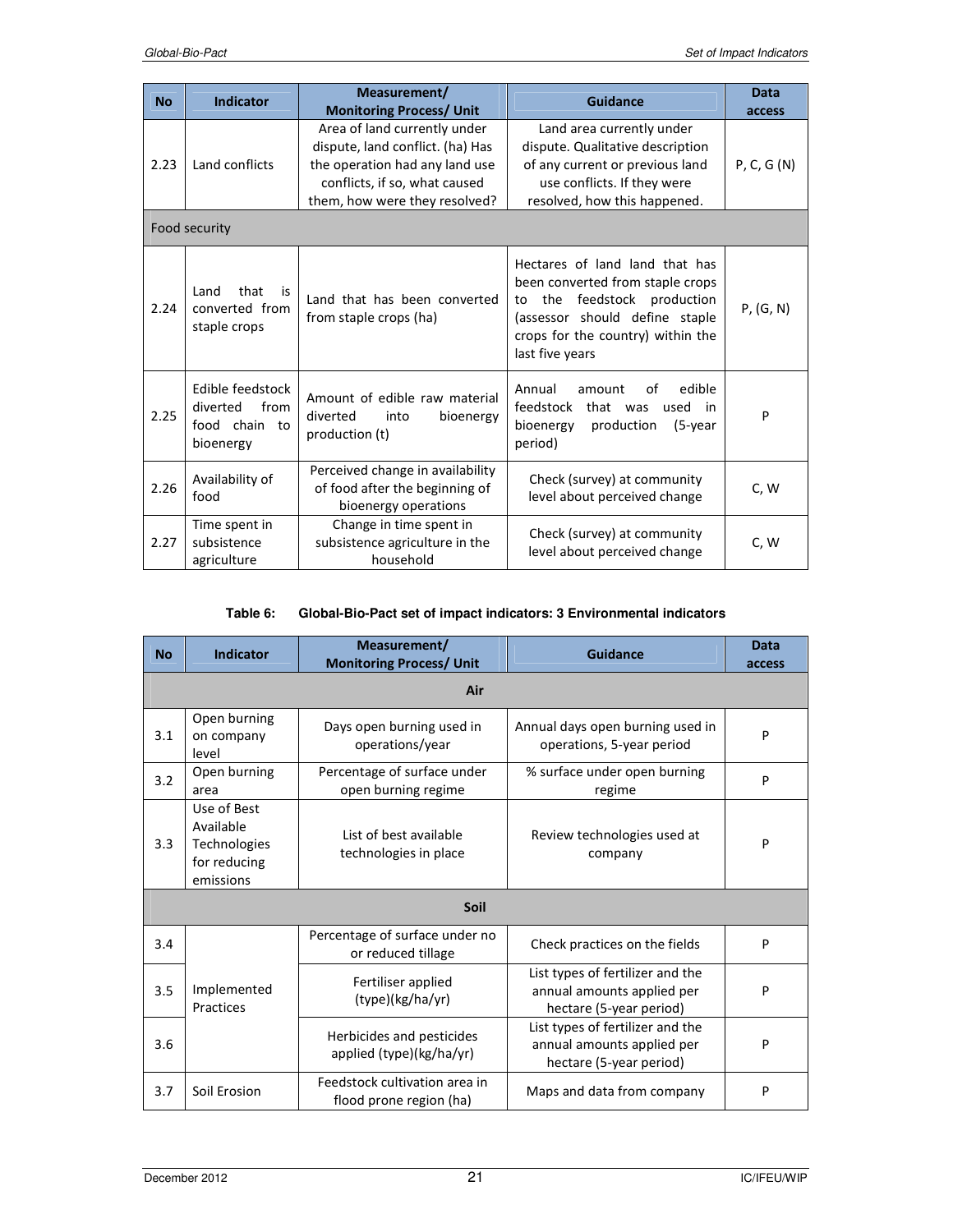| 3.8  |                                                              | Feedstock cultivation area in<br>wind prone region (ha)                                                                                                                         | Maps and data from company                                                                                               | P       |
|------|--------------------------------------------------------------|---------------------------------------------------------------------------------------------------------------------------------------------------------------------------------|--------------------------------------------------------------------------------------------------------------------------|---------|
| 3.9  |                                                              | Feedstock cultivation area in<br>slopes above 25° surface<br>gradient                                                                                                           | Maps and data from company                                                                                               | P       |
| 3.10 |                                                              | Implemented measures to<br>control soil erosion                                                                                                                                 | List measures implemented                                                                                                | P       |
| 3.11 | Soil analysis                                                | Frequency of carrying out soil<br>analysis in the operation                                                                                                                     | How often is soil analysis carried<br>out in the operation?                                                              | P       |
|      |                                                              | Water                                                                                                                                                                           |                                                                                                                          |         |
| 3.12 | Water<br>consumption<br>(irrigation)                         | Net non-recycled water<br>consumed through irrigation<br>per unit mass of product (I/ton<br>of feedstock)                                                                       | Check water balances at the<br>company level                                                                             | P       |
| 3.13 | Water<br>Management<br>Plan                                  | Implementing a water<br>management plan                                                                                                                                         | Is there a water management<br>plan, is it implemented?                                                                  | P       |
| 3.14 | Availability of<br>water                                     | Perceived change in availability<br>of water by local communities<br>(amount consumed)                                                                                          | Questions addressed to local<br>community representatives, NGO<br>or local authority                                     | C, N, G |
| 3.15 | Quality of water                                             | Perceived change in quality of<br>water by local communities                                                                                                                    | Questions addressed to local<br>community representatives, NGO<br>or local authority                                     | C, N, G |
|      |                                                              | <b>Biodiversity</b>                                                                                                                                                             |                                                                                                                          |         |
| 3.16 | Reduction of<br>biodiversity                                 | Non-agricultural land or pasture<br>that has been converted<br>towards feedstock operation<br>within a 5- year period (ha),<br>type of previous vegetation of<br>converted land | This can be check with the<br>operation and cross checked with<br>local or national authorities or<br>environmental NGOs | P(G, N) |
| 3.17 | Impacts on<br>fisheries/other<br>aquatic fauna               | Local perceptions on impacts on<br>fisheries/other aquatic fauna                                                                                                                | Questions addressed to local<br>community representatives, NGO<br>or local authority                                     | C, N, G |
| 3.18 | Impacts on local<br>fauna/flora<br>perceived by<br>community | Local perceptions on impacts on<br>local fauna and flora                                                                                                                        | Questions addressed to local<br>community, NGO or local<br>authority                                                     | C, N, G |
| 3.19 | Conservation<br><b>Measures</b>                              | % of surface set-aside for<br>conservation purposes                                                                                                                             | e.g. protected habitat, buffer<br>zones, ecological corridors,<br>riparian vegetation, etc.                              | P       |
|      |                                                              | <b>Ecosystem services</b>                                                                                                                                                       |                                                                                                                          |         |
| 3.20 |                                                              | Reduction in local communities'<br>access to hunting, fishing                                                                                                                   | Qualitative questions to local<br>community representatives, and<br>NGO(s)                                               | C, N    |
| 3.21 | Access to<br>ecosystem                                       | Reduction in local communities'<br>access to non-timber forest<br>products                                                                                                      | Qualitative questions to local<br>community representatives, and<br>NGO(s)                                               | C, N    |
| 3.22 | services                                                     | Reduction in local communities'<br>access to cultural ecosystem                                                                                                                 | Qualitative questions to local                                                                                           |         |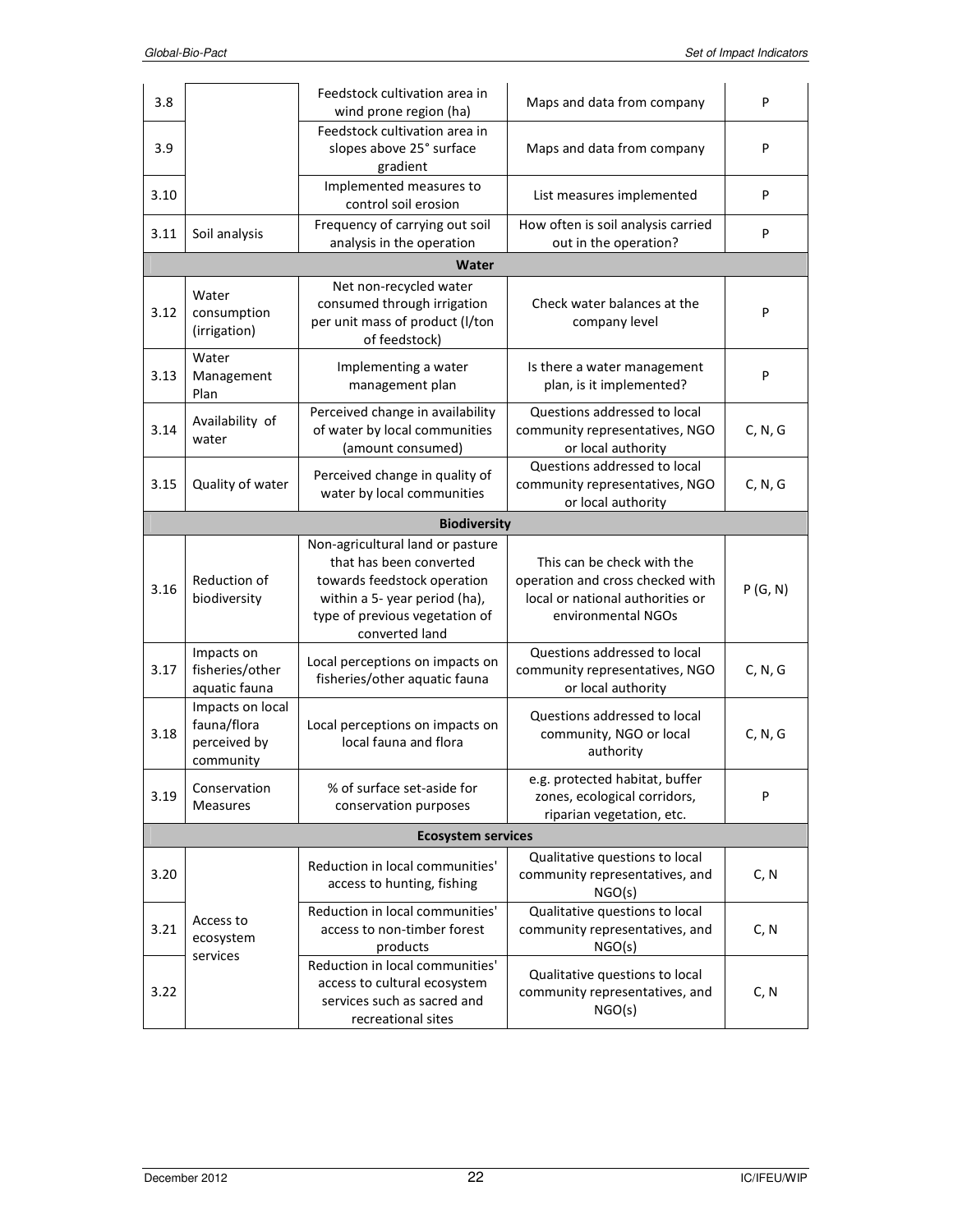# **5 Conclusion**

Any sustainability standard must include the three key components: economic, social and environmental aspects. Although, a political and institutional new pillar has to be included as many of the issues implied in sustainability are regarded of political nature (e.g. targets), see Diaz-Chavez, 2003).

Most of the research on standards work on a monitoring and compliance basis but few have indicators which can actually be monitored under quantitative or clear qualitative parameters. The set of indicators of the Global-Bio-Pact project objective was to be able to indicate the state of the impact and to be able to monitor it over time. It is expected that this indicators cna be useful for different users from project developers, government and standards.

The review of existing sustainability standards in the report on "Assessment of existing socioeconomic principles, criteria and indicators for biomass production and conversion" demonstrated that there is still a need to include other socio-economic indicators that can contribute to avoid some negative impacts of biofuel production.

The set of indicators proposed by the Global-Bio-Pact project in this report is balanced and includes the main topics of impacts selected by a clear process with the aid of expert partners of the project. Furthermore, the topics reflect the main identified socio-economic and environmental areas which can be measured in order to monitor and if possible to eliminate negative impacts and to promote the benefits if a sustainable production is in place.

We strongly consider that the use of these indicators will help the different users in promoting the sustainable production of biofuel production.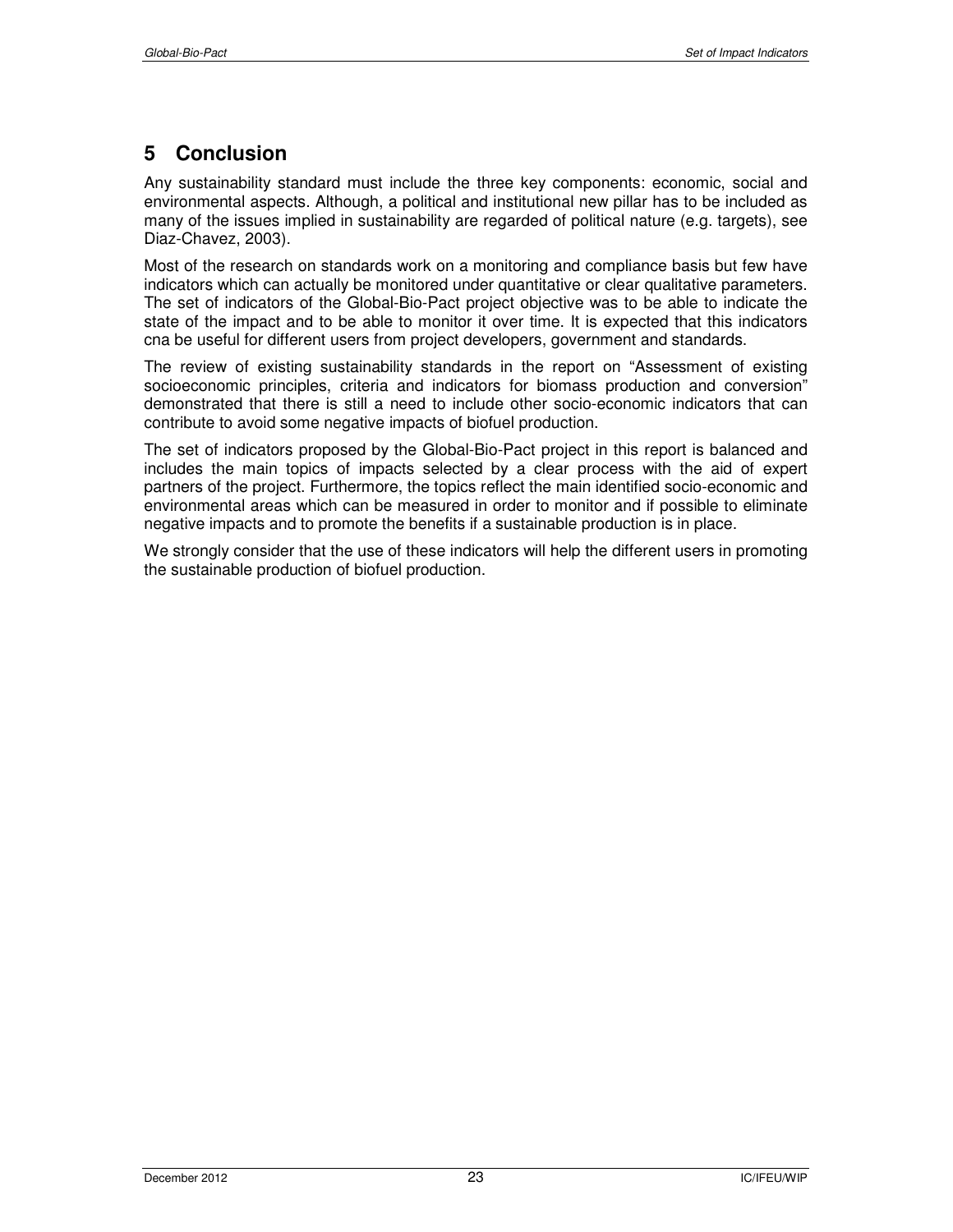# **6 References**

- Avérous, C. 1997. Evaluación del Desempeño Ambiental. In: OCDE (ed.). *Desarrollo Sustentable. Estrategias de la OCDE para el Siglo XXI.* OCDE. Paris. pp. 41-58. OECD, 1998
- Bell, S and Morse, S (1999) *Sustainability Indicators. Measuring the immeasurable.*  Earthscan. London.
- Briassoulis, H. 2001. Sustainable Development and its Indicators: Through a (Planner's)Glass Darkly. *Journal of Environmental Planning and Management,* **44**(3): 409-427.
- Diaz-Chavez, R. (2003) Sustainable Development Indicators for Peri-Urban Areas. A Case Study of Mexico City. PhD Thesis. EIA Unit IBS. University of Wales Aberystwyth, UK.
- Diaz-Chavez, R.A. 2006. Measuring sustainability in peri-urban areas. In: McGregor, D, Simon, D and Thompson, D (Eds.) The Peri-Urban Interface in Developing Areas: approaches to sustainable natural and human resource use". Earthscan, .London pages: 246-265.
- Diaz-Chavez, R. 2011. Assessing biofuels: aiming for sustainable development or complying with the market? Energy Policy39(2011)5763–5769
- Hart, M. 1999. *Guide to Sustainable Development Community Indicators.* 2nd. Ma, U.S.A.
- Hens, L. 1996. The Rio Conference and Thereafter. In: Nath, B, Hens, L and Devuyst, D (ed.). *Textbook on Sustainable Development.* European Centre for Pollution Resarch,London/ The Free University of Brussels/UNESCO; VUBPRESS. Brussels. pp.81-109
- INE (1997) *1997 Preliminar Report on the Development of Environmental Performance Indicators in Mexico.* SEMARNAP. INE. Mexico.
- Jenkins, T and Midmore, P (1999). Towards an Integrated Understanding of Environmental Quality. In: O'Connor, M and Spash, C L (ed.). *Valuation and the Environment. Theory, Method and Practice.* Edward Elgar. Cheltenham, U.K. pp. 263-285.
- OECD. 1994. *Environmental Indicators: OECD Core Set*. Paris
- OECD (2000a). OECD Social indicators. Proposed framework and structure. In: OECD (ed.). *Towards Sustainable Development. Indicators to measure progress. Rome Conference.*  OECD. Paris. pp. 151-172.
- OECD (2000b). Sustainable Development and its economic, social and environmental indicators. In: OECD (ed.). *Towards Sustainable Development. Indicators to measure progress. Rome Conference.* OECD. Paris. pp. 137-150
- OECD, 2012. Glosary of statistical terms. Accessed November 2012. http://stats.oecd.org/glossary/detail.asp?ID=6278
- Saldívar, A. 1998. *Diseño y Metodología para una base de datos para crear un Sistema de Información para evaluar Sustentabilidad y Ordenamiento Ambiental de la Ciudad de México.* Gobierno del D.F. CONSERVA. (Desarrollo Sustentable y Recursos Naturales), Mexico.
- Segnestam, L (1999) *Environmental Performance Indicators. A second edition note.* World Bank. Environmental Economic Series. (Paper No. 71), Washington, D.C.